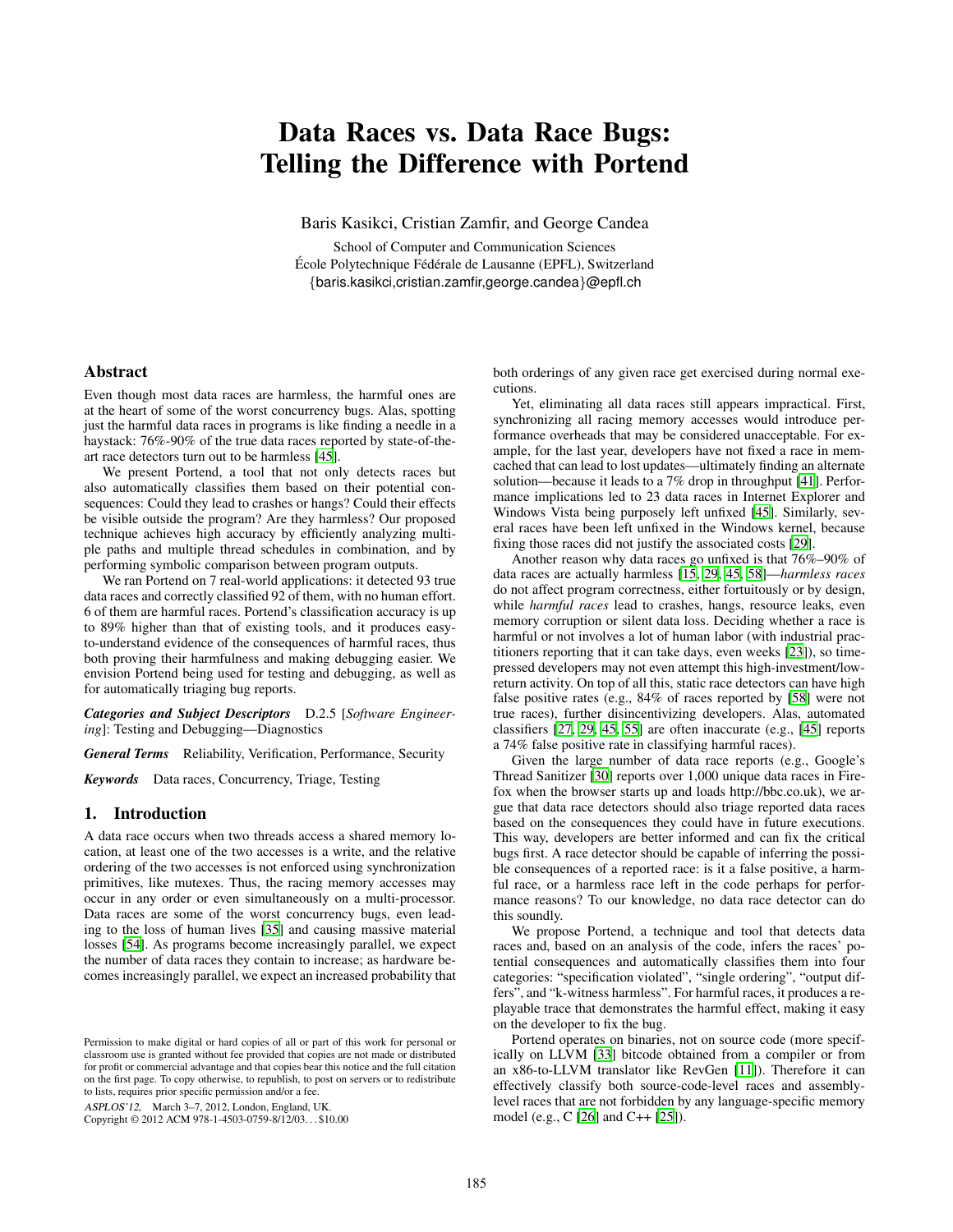We applied Portend to 93 data race reports from 7 real-world applications—it classified 99% of the detected data races accurately in less than 5 minutes per race on average. Compared to state-of-the-art race classifiers, Portend is up to 89% more accurate in predicting the consequences of data races. This improvement comes from Portend's ability to perform multi-path and multithread schedule analysis, as well as Portend's fine grained classification scheme. We found not only that multi-path multi-schedule analysis is critical for high accuracy, but also that the "post-race state comparison" approach used in state-of-the-art classifiers does not work well on our real-world programs, despite being perfect on simple microbenchmarks ([§5.2\)](#page-8-0).

This paper makes three contributions:

- A *technique for predicting the consequences of data races* that combines multi-path and multi-schedule analysis with symbolic program-output comparison to achieve high accuracy in consequence prediction, and thus classification of data races according to their severity;
- A four-category *taxonomy of data races* that is finer grain, more precise and, we believe, more useful than what has been employed by the state of the art;
- Portend, a *practical dynamic data race detector and classifier* that implements this technique and taxonomy, and a demonstration that it works well for C and C++ software.

Portend presents two main benefits: First, it can triage data race reports automatically and prioritize them based on their likely severity, allowing developers to focus on the most important races first. Second, Portend's automated consequence prediction can be used to double check developers' manual assessment of data races; e.g., Portend may prove that a race that was deemed harmless and left in the code for performance reasons is actually harmful. Portend does not encourage sloppy or fragile code by entitling developers to ignore seemingly benign races, but rather it improves programmers' productivity so they can correctly fix as many important data race bugs as possible.

In the rest of the paper, we describe our proposed classification scheme ([§2\)](#page-1-0), Portend's design ([§3\)](#page-2-0) and implementation ([§4\)](#page-7-0), an evaluation on real-world applications and benchmarks ([§5\)](#page-7-1), discuss limitations ([§6\)](#page-11-0), related work ([§7\)](#page-11-1), and then we conclude ([§8\)](#page-12-2).

## <span id="page-1-0"></span>2. Data Race Classification

We now describe the key existing approaches to race classification ([§2.1\)](#page-1-1) and the challenges they face, the idea behind Portend ([§2.2\)](#page-1-2), and our proposed classification scheme ([§2.3\)](#page-1-3).

## <span id="page-1-1"></span>2.1 Background and Challenges

We are aware of three main approaches for classifying data races into harmful vs. harmless: heuristic classification, replay and compare, and ad-hoc synchronization identification.

*Heuristic classification* relies on recognizing specific patterns that correspond to harmless races. For instance, DataCollider [\[29](#page-13-4)] prunes data race reports that appear to correspond to updates of statistics counters, read-write conflicts involving different bits of the same memory word, or that involve variables known to developers to have intentional races (e.g., a "current time" variable is read by many threads while being updated by the timer interrupt). Like any heuristic approach, such pruning can lead to both false positives and false negatives, depending on how well suited the heuristics are for the target system's code base. For instance, updates on a statistics counter might be harmless for the cases investigated by DataCollider, but if a counter gathers critical statistics related to resource consumption in a language runtime, classifying a race on such a counter as benign may not be correct.

*Replay-based classification* [\[45\]](#page-13-0) starts from an execution that experienced one ordering of the racing accesses ("primary") and re-runs it while enforcing the other ordering ("alternate"). This approach compares the state of registers and memory immediately after the race in the primary and alternate interleavings. If differences are found, the race is deemed likely to be harmful, otherwise likely to be harmless.

This approach faces three challenges: First, differences in the memory and/or register state of the primary vs. alternate executions may not necessarily lead to a violation of the program specification (e.g., otherwise-identical objects may be merely residing at different addresses in the heap). Second, the absence of a state difference may be merely an artifact of the inputs provided to the program, and for some other inputs the states might actually differ. Third, it may be impossible to pursue the alternate interleaving, e.g., because ad-hoc synchronization enforces a specific ordering: instead of employing synchronization primitives like mutex lock or cond wait, ad-hoc synchronization uses programmer-defined synchronization constructs that often rely on loops to synchronize threads via a shared variable [\[60](#page-13-13)]. In this case, replay-based classification [\[45\]](#page-13-0) conservatively classifies the race as likely to be harmful. These three challenges cause replay based classification to have a 74% false positive rate in classifying harmful races [\[45](#page-13-0)].

*Identification of ad-hoc synchronization* helps improve accuracy of race classification [\[27,](#page-13-7) [55\]](#page-13-8). If a shared memory access is found to be protected via ad-hoc synchronization, then it is classified as harmless, because its accesses can occur in only one order. Existing approaches use heuristics or dynamic instrumentation to detect such cases with misclassification rates as high as 50% [\[27\]](#page-13-7). Pruning race reports due to ad-hoc synchronization is effective in reducing the reported harmless races, but it is still insufficient to correctly classify all races, as there are many other kinds of harmless races [\[29,](#page-13-4) [45](#page-13-0)].

#### <span id="page-1-2"></span>2.2 Portend's Approach

Portend addresses two challenges left unsolved by prior work: (1) how to accurately distinguish harmful state differences from harmless ones, and (2) how to identify harmful races even when the state of the primary and alternate executions do not immediately differ. We observe that it is not enough to reason about one primary and one alternate interleaving, but we must also reason about the *different paths* that could be followed before/after the race in the program in each interleaving, as well as about the *different schedules* the threads may experience before/after the race in the different interleavings. This is because a seemingly harmless race along one path might end up being harmful along another. To extrapolate program state comparisons to other possible inputs, it is not enough to look at the explicit state—what we must compare are the *constraints placed on that state* by the primary and alternate executions. These observations motivate Portend's combination of multi-path and multi-schedule analysis with symbolic output comparison ([§3\)](#page-2-0). Thus, instead of employing heuristic-based classification as in previous work [\[27,](#page-13-7) [29,](#page-13-4) [55\]](#page-13-8), Portend symbolically executes the program to reason precisely about the possible consequences of races.

#### <span id="page-1-3"></span>2.3 A New Classification Scheme

A simple harmless vs. harmful classification scheme is undecidable in general (as will be explained below), so prior work typically resorts to "likely harmless" and/or "likely harmful." Alas, we find that, in practice, this is less helpful than it seems ([§5\)](#page-7-1). We therefore propose a new scheme that is more precise.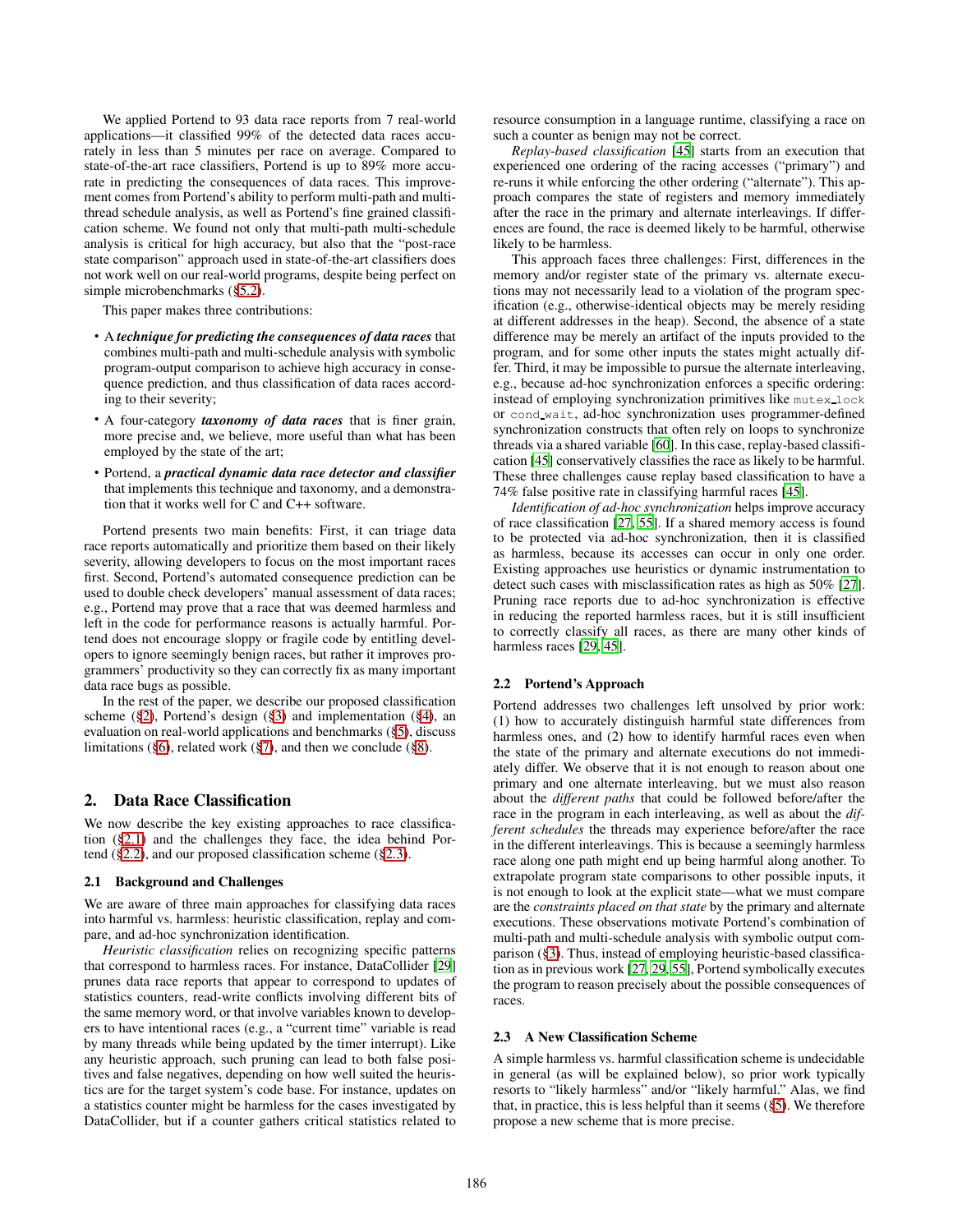Note that there is a distinction between false positives and harmless races: when a purported race is not a true race, we say it is a *false positive*. Static [\[15\]](#page-12-0), lockset [\[49](#page-13-14)], and hybrid [\[47\]](#page-13-15) data race detectors typically report false positives. Detectors based on happens-before relationship [\[50](#page-13-16)] do not report false positives unless applications employ unrecognized happens-before relationships, such as ad-hoc synchronization. A false positive is clearly harmless (since it is not a race to begin with), but not the other way around.

Our proposed scheme classifies the true races into four categories: "spec violated", "output differs", "k-witness harmless", and "single ordering". We illustrate this taxonomy in Fig. [1.](#page-2-1)



<span id="page-2-1"></span>Figure 1. Portend taxonomy of data races.

*"Spec violated"* corresponds to races for which at least one ordering of the racing accesses leads to a violation of the program's specification. These are, by definition, harmful. For example, races that lead to crashes or deadlocks are generally accepted to violate the specification of any program; we refer to these as "basic" specification violations. Higher level program semantics could also be violated, such as the number of objects in a heap exceeding some bound, or a checksum being inconsistent with the checksummed data. Such semantic properties must be provided as explicit predicates to Portend, or be embedded as assert statements in the code.

*"Output differs"* is the set of races for which the two orderings of the racing accesses can lead to the program generating different outputs, thus making the output depend on scheduling. Such races are often considered harmful: one of those outputs is likely "the incorrect" one. However, "output differs" races can also be harmless, whether intentional or not. For example, a debug statement that prints the ordering of the racing memory accesses is intentionally order-dependent, thus an intentional harmless race. An example of an unintentional harmless race is one in which one ordering of the accesses may result in a duplicated syslog entry—while technically a violation of any reasonable logging specification, a developer may decide that such a benign consequence makes the race not worth fixing, especially if she faces the risk of introducing new bugs or degrading performance when fixing the bug.

As with all high level program semantics, automated tools *cannot* decide on their own whether an output difference violates some non-explicit specification or not. Moreover, it might even be subjective, depending on which developer is asked. It is for this reason that we created the "output differs" class of races. The key is to provide developers a clear characterization of the output difference, so they can easily decide whether that difference matters.

*"K-witness harmless"* are races for which the harmless classification is performed with some quantitative level of confidence: the higher the  $k$ , the higher the confidence. Such races are guaranteed to be harmless for at least  $k$  combinations of paths and schedules; this guarantee can be as strong as covering a virtually infinite input space (e.g., a developer may be interested in whether the race is harmless for all positive inputs, not caring about what happens for zero or negative inputs). Portend achieves this using a symbolic execution engine [\[6,](#page-12-3) [9\]](#page-12-4) to analyze entire equivalence classes of inputs (e.g., all positive integer inputs for which the program executes along the same path). Depending on the time and resources available, developers can choose  $k$  according to their needs—in our experiments we found  $k = 5$  to be sufficient to achieve 99% accuracy

for all the tested programs. The value of this category will become obvious after reading [§3.](#page-2-0)

*"Single ordering"* are races for which only a single ordering of the accesses is possible, typically enforced via ad-hoc synchronization [\[60\]](#page-13-13). In such cases, although no explicit synchronization primitives are used, the shared memory could be protected using busy-wait loops that synchronize on a flag. We consider this a race because the ordering of the accesses is not enforced using synchronization primitives ([§1\)](#page-0-0), even though it is not actually possible to exercise both interleavings of the memory accesses (hence the name of the category). Such ad-hoc synchronization, even if bad practice, is frequent in real-world software [\[60](#page-13-13)]. Previous data race detectors generally cannot tell that only a single order is possible for the memory accesses, and thus report this as a race; such cases turn out to be a major source of harmless data races [\[27,](#page-13-7) [55](#page-13-8)].

# <span id="page-2-0"></span>3. Design

Portend feeds the target program through its own race detector (or even a third party one, if preferred), analyzes the program and the report automatically, and determines the potential consequences of the reported data race. The report is then classified, based on these predicted consequences, into one of the four categories in Fig. [1.](#page-2-1) To achieve the classification, Portend performs targeted analysis of multiple schedules of interest, while at the same time using symbolic execution [\[9\]](#page-12-4) to simultaneously explore multiple paths through the program; we call this technique *multi-path multi-schedule data race analysis*. Portend can thus reason about the consequences of the two orderings of racing memory accesses in a richer execution context than prior work. When comparing program states or program outputs, Portend employs *symbolic output comparison*, meaning it compares constraints on program output, instead of the concrete values of the output, in order to generalize the comparison to more possible inputs that would bring the program to the specific race condition. Unlike prior work, Portend can accurately classify even races that, given a fixed ordering of the original racing accesses, are harmless along some execution paths, yet harmful along others. In [§3.1](#page-3-0) we go over one such race (Fig. [4\)](#page-4-0) and explain how Portend handles it. Fig. [2](#page-2-2) illustrates Portend's architecture. Portend is based on Cloud9 [\[6\]](#page-12-3), a parallel symbolic execution engine that supports running multi-threaded C/C++ programs.



<span id="page-2-2"></span>Figure 2. High-level architecture of Portend. The four shaded boxes indicate new code written for Portend, whereas clear boxes represent reused code from KLEE [\[9\]](#page-12-4) and Cloud9 [\[6](#page-12-3)].

When Portend determines that a race is of "spec violated" kind, it provides the corresponding evidence in the form of program inputs (including system call return values) and thread schedule that reproduce the harmful consequences deterministically. Developers can replay this "evidence" in a debugger, to fix the race.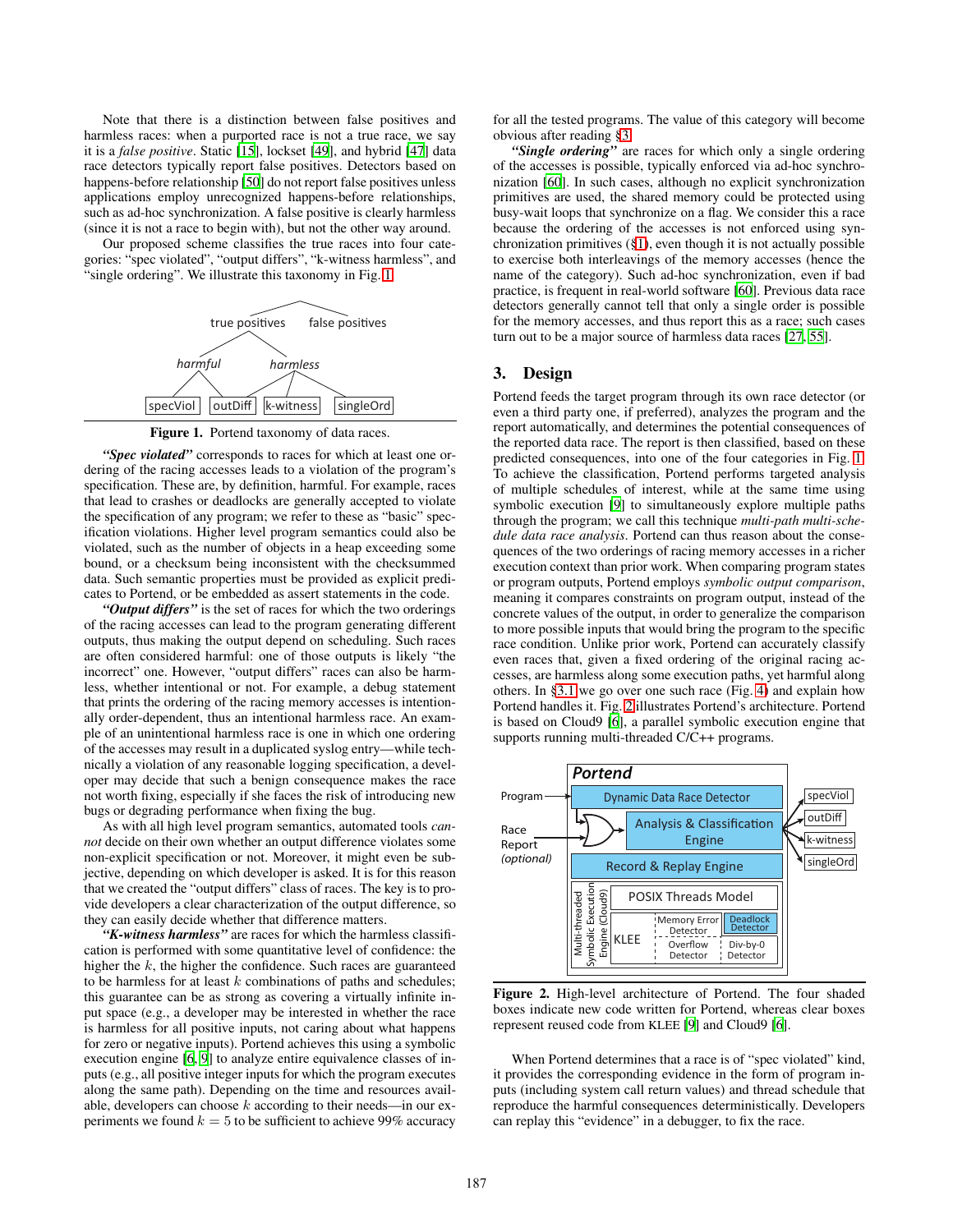In the rest of this section, we give an overview of our approach and illustrate it with an example ([§3.1\)](#page-3-0), describe the first step, single-path/single-schedule analysis ([§3.2\)](#page-4-1), followed by the second step, multi-path analysis and symbolic output comparison ([§3.3\)](#page-5-0) augmented with multi-schedule analysis ([§3.4\)](#page-6-0). We describe Portend's race classification ([§3.5\)](#page-6-1) and the generated report that helps developers debug the race ([§3.6\)](#page-7-2).

#### <span id="page-3-0"></span>3.1 Overview and Example

Portend's race analysis starts by executing the target program and dynamically detecting data races (e.g., developers could run their existing test suites under Portend). Portend detects races using a dynamic happens-before algorithm [\[31](#page-13-17)]. Alternatively, if a third party detector is used, Portend can start from an existing execution trace; this trace must contain the thread schedule and an indication of where in the trace the suspected race occurred. We developed a plugin for Thread Sanitizer [\[30](#page-13-9)] to create a Portend-compatible trace; we believe such plugins can be easily developed for other dynamic race detectors [\[24\]](#page-13-18).

Portend has a record/replay infrastructure for orchestrating the execution of a multi-threaded program; it can preempt and schedule threads before/after synchronization operations and/or racing accesses. Portend uses Cloud9 to enumerate program paths and to collect symbolic constraints.

A trace consists of a schedule trace and a log of system call inputs. The schedule trace contains the thread id and the program counter at each preemption point. Portend treats all POSIX threads synchronization primitives as possible preemption points and uses a single-processor cooperative thread scheduler (see [§6](#page-11-0) for a discussion of the resulting advantages and limitations). Portend can also preempt threads before and after any racing memory access. We use the following notation for the trace:  $(T_0: p c_0) \rightarrow (T_1 \rightarrow$  $RaceyAccess_{T_1}: pc_1) \rightarrow (T_2 \rightarrow RaceyAccess_{T_2}: pc_2)$  means that thread  $T_0$  is preempted after it performs a synchronization call at program counter  $pc_0$ ; then thread  $T_1$  is scheduled and performs a memory access at program counter  $pc_1$ , after which thread  $T_2$  is scheduled and performs a memory access at  $pc<sub>2</sub>$  that is racing with the previous memory access of  $T_1$ . The schedule trace also contains the absolute count of instructions executed by the program up to each preemption point. This is needed in order to perform precise replays when an instruction executes multiple times (e.g., a loop) before being involved in a race; this is not shown as part of the schedule trace, for brevity. The log of system call inputs contains the non-deterministic program inputs (e.g., *gettimeofday*).

In a first analysis step (illustrated in Fig. [3a](#page-3-1)), Portend replays the schedule in the trace up to the point where the race occurs. Then it explores two different executions: one in which the original schedule is followed (the *primary*) and one in which the alternate ordering of the racing accesses is enforced (the *alternate*). As described in [§2.1,](#page-1-1) some classifiers compare the primary and alternate program state immediately after the race, and, if different, flag the race as potentially harmful. Even if program outputs are compared rather than states, "single-pre/single-post" analysis (Fig. [3a](#page-3-1)) may not be accurate, as we will show below. Portend uses "singlepre/single-post" analysis mainly to determine whether the alternate schedule is possible at all. In other words, this stage identifies any ad-hoc synchronization that might prevent the alternate schedule from occurring.

If there is a difference between the primary and alternate postrace states, we do not consider the race as necessarily harmful. Instead, we allow the primary and alternate executions to run, independently of each other, and we observe the consequences. If, for instance, the alternate execution crashes, the race is harmful. Of course, even if the primary and alternate executions behave identically, it is still not certain that the race is harmless: there may be



<span id="page-3-1"></span>Figure 3. Increasing levels of completeness in terms of paths and schedules: [a. single-pre/single-post] ≪ [b. single-pre/multi-post]  $\ll$  [c. multi-pre/multi-post].

some unexplored pair of primary and alternate paths with the same pre-race prefix as the analyzed pair, but which does not behave the same. This is why single-pre/single-post analysis is insufficient, and we need to explore *multiple* post-race paths. This motivates "single-pre/multi-post" analysis (Fig. [3b](#page-3-1)), in which multiple postrace execution possibilities are explored—if any primary/alternate mismatch is found, the developer must be notified.

Even if all feasible post-race paths are explored exhaustively and no mismatch is found, one still cannot conclude that the race is harmless: it is possible that the absence of a mismatch is an artifact of the specific pre-race execution prefix, and that some different prefix would lead to a mismatch. Therefore, to achieve higher confidence in the classification, Portend explores multiple feasible paths even in the pre-race stage, not just the one path witnessed by the race detector. This is illustrated as "multi-pre/multi-post" analysis in Fig. [3c](#page-3-1). The advantage of doing this vs. considering these as different races is the ability to systematically explore these paths.

Finally, we combine multi-path analysis with *multi-schedule* analysis, since the same path through a program may generate different outputs depending on how its execution segments from different threads are interleaved. The branches of the execution tree in the post-race execution in Fig. [3c](#page-3-1) correspond to different paths that stem from both multiple inputs and schedules, as we detail in [§3.4.](#page-6-0)

Of course, exploring all possible paths and schedules that experience the race is impractical, because their number typically grows exponentially with the number of threads, branches, and preemption points in the program. Instead, we provide developers a "dial" to control the number  $k$  of path/schedule alternatives explored during analysis, allowing them to control the "volume" of paths and schedules in Fig. [3.](#page-3-1) If Portend classifies a race as "k-witness harmless", then a higher value of k offers higher confidence that the race is harmless for *all* executions (i.e., including the unexplored ones), but it entails longer analysis time. We found  $k = 5$  to be sufficient for achieving 99% accuracy in our experiments in less than 5 minutes per race on average.

To illustrate the benefit of multi-path multi-schedule analysis over "single-pre/single-post" analysis, consider the code snippet in Fig. [4,](#page-4-0) adapted from a real data race bug. This code has racing accesses to the global variable *id*. Thread  $T_0$  spawns threads  $T_1$ and  $T_2$ ; thread  $T_1$  updates *id* (line 15) in a loop and acquires a lock each time. However, thread  $T_2$ , which maintains statistics, reads *id* without acquiring the lock—this is because acquiring a lock at this location would hurt performance, and statistics need not be precise. Depending on program input,  $T_2$  can update the statistics using either the *update1* or *update2* functions (lines 20-23).

Say the program runs in Portend with input *–use-hash-table*, which makes *useHashTable=true*. Portend records the primary trace  $(T_0:pc_9) \rightarrow ... (T_1 \rightarrow RaceyAccess_{T_1}:pc_{15}) \rightarrow (T_2 \rightarrow$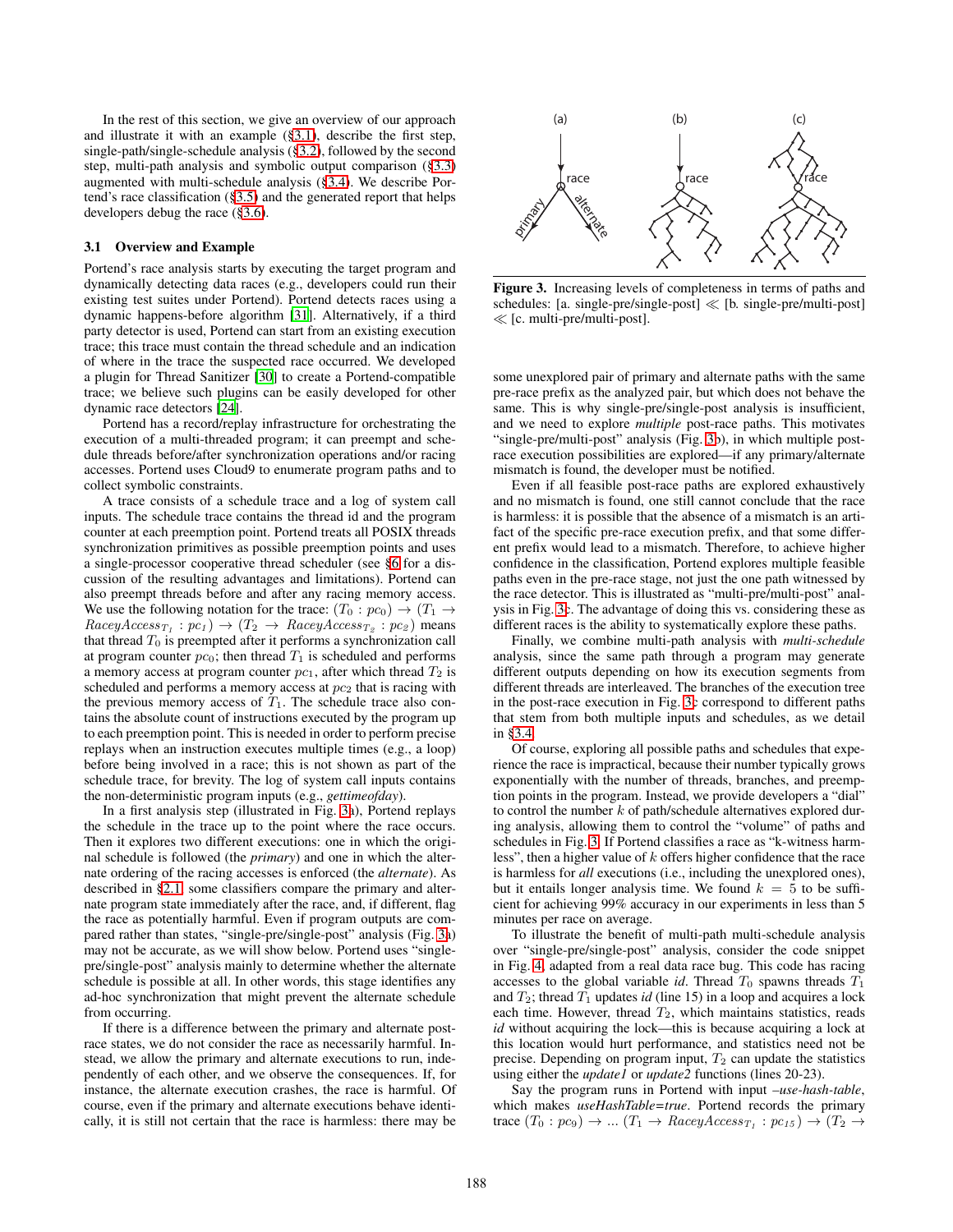

<span id="page-4-0"></span>Figure 4. Simplified example of a harmful race from Ctrace [\[39](#page-13-19)] that would be classified as harmless by classic race classifiers.

 $RaceyAccess_{T_2}: pc_{26}$   $\rightarrow$  ...  $T_0$ . This trace is fed to the first analysis step, which replays the trace with the same program input, except it enforces the alternate schedule  $(T_0 : pc_9) \rightarrow ... (T_2 \rightarrow$  $RaceyAccess_{T_2} : pc_{26}) \rightarrow (T_1 \rightarrow RaceyAccess_{T_1} : pc_{15}) \rightarrow$ ... T0. Since the printed value of *hash table[id]* at line 21 would be the same for the primary and alternate schedules, a "singlepre/single-post" classifier would deem the race harmless.

However, in the multi-path multi-schedule step, Portend explores additional paths through the code by marking program input as symbolic, i.e., allowing it to take on any permitted value. When the trace is replayed and Portend reaches line 19 in  $T_2$  in the alternate schedule, *useHashTable* could be both true and false, so Portend splits into two executions, one in which *useHashTable* is set to *true* and one in which it is *false*. Assume, for example, that *id* = 31 when checking the if condition at line 30. Due to the data race, *id* is incremented by  $T_1$  to 32, which overflows the statically allocated buffer (line 31). Note that in this alternate path, there are two racing accesses on *id*, and we are referring to the access at line 31.

Portend detects the overflow (via Cloud9), which leads to a crashed execution, flags the race as "spec violated", and provides the developer the execution trace in which the input is  $-p_0$ -hash-table, and the schedule is  $(T_0 : p c_9) \rightarrow ... (T_2 \rightarrow$  $RaceyAccess_{T_2}: pc_{30}) \rightarrow (T_1 \rightarrow RaceyAccess_{T_1}: pc_{15}) \rightarrow$  $(T_2:pc_{31})$ . The developer can replay this trace in a debugger and fix the race.

Note that this data race is harmful only if the program input is *–no-hash-table*, the given thread schedule occurs, and the value of *id* is 31; therefore the crash is likely to be missed by a traditional single-path/single-schedule data race detector.

We now describe Portend's race analysis in detail: [§3.2–](#page-4-1)[§3.4](#page-6-0) focus on the *exploration* part of the analysis, in which Portend looks

<span id="page-4-11"></span><span id="page-4-10"></span><span id="page-4-9"></span><span id="page-4-8"></span><span id="page-4-7"></span><span id="page-4-6"></span><span id="page-4-5"></span><span id="page-4-4"></span><span id="page-4-3"></span>

| Algorithm 1: Single-Pre/Single-Post Analysis (singleClassify)                   |
|---------------------------------------------------------------------------------|
| <b>Input:</b> Primary execution trace <i>primary</i>                            |
| <b>Output:</b> Classification result $\in$ { <i>specViol, outDiff, outSame,</i> |
| singleOrd                                                                       |
| 1 current $\leftarrow$ execUntilFirstThreadRacyAccess(primary)                  |
| 2 preRaceCkpt $\leftarrow$ checkpoint(current)                                  |
| 3 execUntilSecondThreadRacyAccess(current)                                      |
| 4 $postRaceCkpt \leftarrow \textbf{checkpoint}(current)$                        |
| 5 current $\leftarrow preRaceCkpt$                                              |
| 6 $preemptCurrentThread(current)$                                               |
| $\mathit{alternate} \leftarrow \mathbf{execWithTimeout}(\mathit{current})$<br>7 |
| <b>if</b> alternate timed Out <b>then</b><br>8                                  |
| if detectInfiniteLoop( $\textit{alternate}$ ) then<br>9<br>10                   |
| return spec Viol                                                                |
| else<br>11                                                                      |
| return $singleOrd$<br>12                                                        |
| 13 else                                                                         |
| if detectDeadlock( <i>alternate</i> ) then<br>14                                |
| return spec Viol<br>15                                                          |
|                                                                                 |
| 16 primary $\leftarrow$ exec(postRaceCkpt)                                      |
| 17 if detectSpecViol(primary) $\vee$ detectSpecViol(alternate)                  |
| then                                                                            |
| <b>return</b> spec $Viol$<br>18                                                 |
| 19 if primary output $\neq$ alternate output then                               |
| return $outDiff$<br>20                                                          |
| 21 else                                                                         |
| <b>return</b> outSame<br>22                                                     |
|                                                                                 |

<span id="page-4-14"></span><span id="page-4-13"></span><span id="page-4-12"></span><span id="page-4-2"></span>for paths and schedules that reveal the nature of the race, and [§3.5](#page-6-1) focuses on the *classification* part.

## <span id="page-4-1"></span>3.2 Single-Pre/Single-Post Analysis

The goal of this first analysis step is to identify cases in which the alternate schedule of a race cannot be pursued, and to make a first classification attempt based on a single alternate execution. Algorithm [1](#page-4-2) describes the approach.

Portend starts from a trace of an execution of the target program, containing one or more races, along with the program inputs that generated the trace. For example, in the case of the Pbzip2 file compressor used in our evaluation, Portend needs a file to compress and a trace of the thread schedule. As mentioned earlier, such traces are obtained from running, for instance, the developers' test suites (as done in CHESS [\[44\]](#page-13-20)) with a dynamic race detector enabled.

Portend takes the primary trace and plays it back (line [1\)](#page-4-3). Note that current represents the system state of the current execution. Just before the first racing access, Portend takes a checkpoint of system state; we call this the *pre-race checkpoint* (line [2\)](#page-4-4). The replay is then allowed to continue until immediately after the second racing access of the race we are interested in (line [3\)](#page-4-5), and the primary execution is suspended in this post-race state (line [4\)](#page-4-6).

Portend then primes a new execution with the pre-race checkpoint (line [5\)](#page-4-7) and attempts to enforce the alternate ordering of the racing accesses. To enforce this alternate order, Portend preempts the thread that did the first racing access  $(T_i)$  in the primary execution and allows the other thread  $(T_j)$  involved in the race to be scheduled (line [6\)](#page-4-8). In other words, an execution with the trace  $...(T_i \rightarrow RaceyAccess_{T_i} : pc_1) \rightarrow (T_j \rightarrow$  $RaceyAccess_{T_j}: pc_2$ )... is steered toward the execution ...( $T_j \rightarrow$  $RaceyAccess_{T_j}: pc_2) \rightarrow (T_i \rightarrow RaceyAccess_{T_i}: pc_1) \dots$ 

This attempt could fail for one of two reasons: (a)  $T_i$  gets scheduled, but  $T_i$  cannot be scheduled again; or (b)  $T_j$  cannot be scheduled, because it is blocked by  $T_i$ . Case (a) is detected by Portend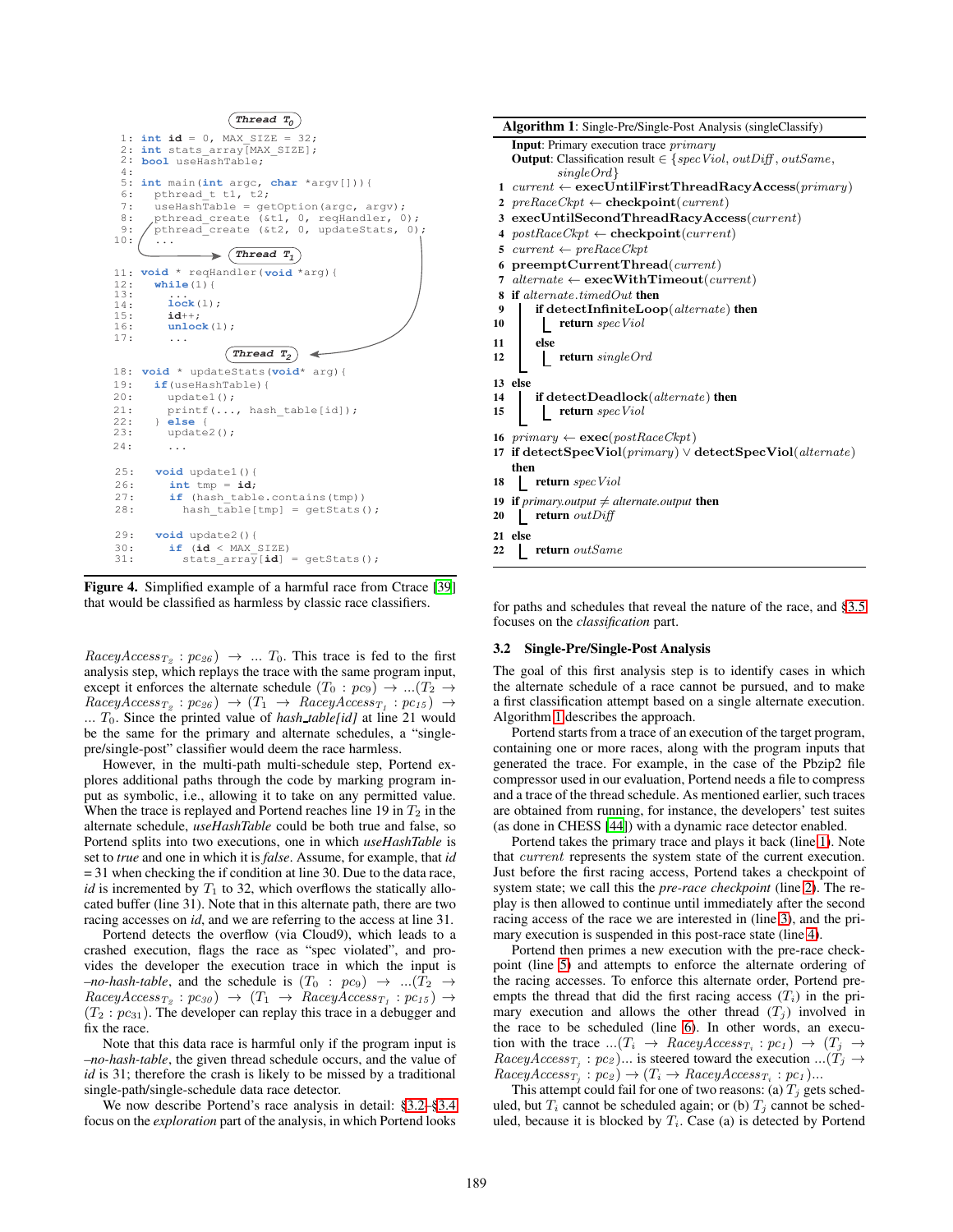via a timeout (line [8\)](#page-4-9) and is classified either as "spec violated", corresponding to an infinite loop (i.e., a loop with a loop-invariant exit condition) in line [10](#page-4-10) or as ad-hoc synchronization in line [12.](#page-4-11) Case (b) can correspond to a deadlock (line [15\)](#page-4-12) and is detected by Portend by keeping track of the lock graph. Both the infinite loop and the deadlock case cause the race to be classified as "spec violated", while the ad-hoc synchronization case classifies the race as "single ordering" (more details in [§3.5\)](#page-6-1). While it may make sense to not stop if the alternate execution cannot be enforced, under the expectation that other paths with other inputs might permit the alternate ordering, our evaluation suggests that continuing adds little value.

If the alternate schedule succeeds, Portend executes it until it completes, and then records its outputs. Then, Portend allows the primary to continue (while replaying the input trace) and also records its outputs. During this process, Portend watches for "basic" specification violations (crashes, deadlocks, memory errors, etc.) as well as "high level" properties given to Portend as predicates—if any of these properties are violated, Portend immediately classifies (line [18\)](#page-4-13) the race as "spec violated". If the alternate execution completes with no specification violation, Portend compares the outputs of the primary and the alternate; if they differ, the race is classified as "output differs" (line [20\)](#page-4-14), otherwise the analysis moves to the next step. This is in contrast to replay-based classification [\[45](#page-13-0)], which compares the program state immediately after the race in the primary and alternate interleavings.

#### <span id="page-5-0"></span>3.3 Multi-Path Data Race Analysis

The goal of this step is to explore variations of the single paths found in the previous step (i.e., the primary and the alternate) in order to expose Portend to a wider range of execution alternatives.

First, Portend finds multiple primary paths that satisfy the input trace, i.e., they (a) all experience the same thread schedule (up to the data race) as the input trace, and (b) all experience the target race condition. These paths correspond to *different* inputs from the ones in the initial race report. Second, Portend uses Cloud9 to record the "symbolic" outputs of these paths—that is, the constraints on the output, rather than the concrete output values themselves—and compares them to the outputs of the corresponding alternate paths; we explain this below. Algorithm [2](#page-5-1) describes the functions invoked by Portend during this analysis in the following order: 1) on initialization, 2) when encountering a thread preemption, 3) on a branch that depends on symbolic data, and 4) on finishing an execution.

Unlike in the single-pre/single-post step, Portend now executes the primary *symbolically*. This means that the target program is given symbolic inputs instead of regular concrete inputs. Cloud9 relies in large part on KLEE [\[9](#page-12-4)] to interpret the program and propagate these symbolic values to other variables, corresponding to how they are read and operated upon. When an expression with symbolic content is involved in the condition of a branch, *both* options of the branch are explored, if they are feasible. The resulting path(s) are annotated with a constraint indicating that the branch condition holds true (respectively false). Thus, instead of a regular single-path execution, we get a tree of execution paths, similar to the one in Fig. [5.](#page-5-2) Conceptually, at each such branch, program state is duplicated and constraints on the symbolic parameters are updated to reflect the decision taken at that branch (line [11\)](#page-6-2). Describing the various techniques for performing symbolic execution efficiently [\[6,](#page-12-3) [9\]](#page-12-4) is beyond the scope of this paper.

An important concern in symbolic execution is "path explosion," i.e., that the number of possible paths is large. Portend offers two parameters to control this growth: (a) an upper bound  $M_p$ on the number of primary paths explored; and (b) the number and size of symbolic inputs. These two parameters allow developers to trade performance vs. classification confidence. For parameter (b),



<span id="page-5-2"></span>Figure 5. Portend prunes paths during symbolic execution.

the fewer inputs are symbolic, the fewer branches will depend on symbolic input, so less branching will occur in the execution tree.

Determining the optimal values for these parameters may require knowledge of the target system as well as a good sense of how much confidence is required by the system's users. Reasonable (i.e., good but not necessarily optimal) values can be found through trial and error relatively easily—we expect development teams using Portend to converge onto values that are a good fit for their code and user community, and then make these values the defaults for their testing and triage processes. We empirically study in [§5](#page-7-1) the impact of these parameters on classification accuracy on a diverse set of programs and find that relatively small values achieve high accuracy for a broad range of programs.

During symbolic execution, Portend prunes (Fig. [5\)](#page-5-2) the paths that do not obey the thread schedule in the trace (line [8\)](#page-6-3), thus excluding the (many) paths that do not enable the target race. Moreover, Portend attempts to follow the original trace only until the second racing access is encountered; afterward, it allows execution to diverge from the original schedule trace. This enables Portend to find more executions that partially match the original schedule trace (e.g., cases in which the second racing access occurs at a different program counter, as in Fig. [4\)](#page-4-0). Tolerating these divergences significantly increases Portend's accuracy over the state of the art [\[45](#page-13-0)], as will be explained in [§5.4.](#page-10-0)

Once the desired paths are obtained (at most  $M_p$ , line [14\)](#page-6-4), the conjunction of branch constraints accumulated along each path is solved by KLEE using an SMT solver [\[19\]](#page-13-21) in order to find concrete inputs that drive the program down the corresponding path. For example, in the case of Fig. [5,](#page-5-2) two successful leaf states  $S_1$  and  $S<sub>2</sub>$  are reached, and the solver provides the inputs corresponding to the path from the root of the tree to  $S_1$ , respectively  $S_2$ . Thus, we now have  $M_p = 2$  different primary executions that experience the data race.

#### <span id="page-5-3"></span><span id="page-5-1"></span>3.3.1 Symbolic Output Comparison

Portend now records the output of each of the  $M_p$  executions, like in the single-pre/single-post case. However, this time it propagates the constraints on symbolic state all the way to the outputs, i.e., the outputs of each primary execution contain a mix of concrete values and symbolic constraints (i.e., symbolic formulae). Note that by output we mean all arguments passed to output system calls.

Next, for each of the  $M_p$  executions, Portend produces a corresponding alternate (analogously to the single-pre/single-post case) and records its outputs (lines [19-](#page-6-5)[21\)](#page-6-6). The function  $single Classify$ in Algorithm [2](#page-5-1) performs the analysis described in Algorithm [1.](#page-4-2) Portend then checks whether the outputs of each alternate satisfy the constraints of the corresponding primary's outputs, i.e., verifies equivalence between the (partly symbolic) outputs of the primary and those of the alternate. This is what we refer to as *symbolic output comparison* (line [22\)](#page-6-7).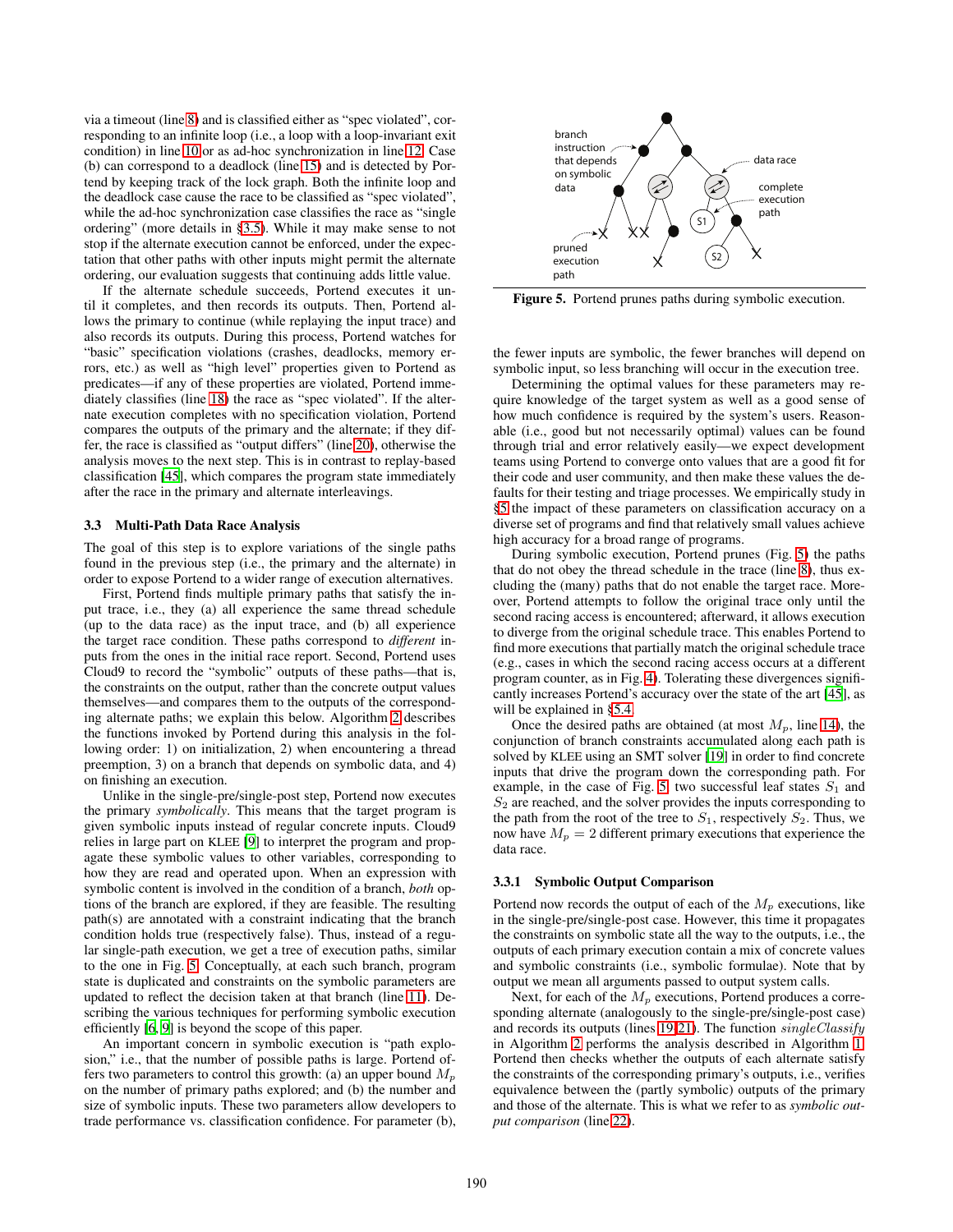<span id="page-6-4"></span><span id="page-6-3"></span><span id="page-6-2"></span>

|          | <b>Algorithm 2:</b> Multi-path Data Race Analysis<br>(Simplified)                                                               |
|----------|---------------------------------------------------------------------------------------------------------------------------------|
|          | <b>Input:</b> Schedule trace <i>trace</i> , initial program state $S_0$ , set of states                                         |
|          | $S = \emptyset$ , upper bound $M_p$ on the number of primary paths                                                              |
|          | <b>Output:</b> Classification result $\in$ { <i>specViol, outDiff, singleOrd</i>                                                |
|          | $k \text{-}witness$                                                                                                             |
| 1        | function <i>init</i> ()                                                                                                         |
| 2        | $S \leftarrow S \cup S_0$                                                                                                       |
| 3        | $current \leftarrow S.\text{head}()$                                                                                            |
| 4        | $pathsExplored \leftarrow 0$                                                                                                    |
| 5<br>6   | function <i>onPreemption</i> ()                                                                                                 |
| 7        | $t_i \leftarrow \textbf{scheduleNextThread}(current)$<br>if $t_i \neq$ next ThreadInTrace( <i>trace</i> , <i>current</i> ) then |
| 8        | $S \leftarrow S$ . remove(current)                                                                                              |
| 9        | $current \leftarrow S.head()$                                                                                                   |
|          |                                                                                                                                 |
| 10       | <b>function</b> onSymbolicBranch ()                                                                                             |
| 11       | $S \leftarrow S \cup current.fork()$<br><b>function</b> <i>on Finish</i> $()$                                                   |
| 12       |                                                                                                                                 |
| 13       | $classification \leftarrow classification \cup \text{classify}(current)$                                                        |
| 14<br>15 | if paths Explored $\langle M_p \rangle$ then<br>$pathsExplored \leftarrow pathsExplored + 1$                                    |
|          |                                                                                                                                 |
| 16       | else                                                                                                                            |
| 17       | <b>return</b> <i>classification</i>                                                                                             |
| 18       | <b>function</b> <i>classify</i> ( <i>primary</i> )                                                                              |
| 19       | $result \leftarrow singleClassify(primary)$                                                                                     |
| 20       | if result $=$ outSame then                                                                                                      |
| 21       | $\mathit{alternate} \leftarrow \mathsf{getAlternate}(\mathit{primary})$                                                         |
| 22       | if symbolicMatch $(primary,symOutput,$<br><i>alternate.output</i> ) then                                                        |
| 23       | return $k$ -witness                                                                                                             |
|          |                                                                                                                                 |
| 24       | else                                                                                                                            |
| 25       | return <i>outDiff</i>                                                                                                           |
| 26       | else                                                                                                                            |
| 27       | <b>return</b> result                                                                                                            |
|          |                                                                                                                                 |

<span id="page-6-7"></span><span id="page-6-6"></span><span id="page-6-5"></span>When executing the primaries and recording their outputs, Portend relies on Cloud9 to track all symbolic constraints on variables, and Portend records these constraints as symbolic output. For example, when Portend runs the primary execution of "*i=getInput(); if* (*i*  $> 0$ ) *output*(*i*); " on input 10, it records the output as  $i > 0$ , not merely value  $i = 10$ . Thus, the outputs of primary executions are recorded as sequences of symbolic formulae.

The alternate executions are fully concrete, and Portend records their concrete outputs. When comparing outputs, Portend first checks that the number of output operations match in the two executions. If yes, then, for each output operation, it checks that the concrete output (from the alternate) is in the set of values allowed by the constraints of the symbolic output (from the primary). For the example above, any positive value output by the alternate will satisfy the primary's  $i > 0$  output. This symbolic comparison enables Portend's analysis to extend over more possible primary executions for which  $i$  is a positive integer. This comes at the price of potential false negatives; despite this theoretical shortcoming, we have not encountered such a case in practice, but we plan to investigate further in future work. Of course, determining semantic equivalence of output is undecidable, and our comparison may still wrongly classify as "output differs" a sequence of outputs that are equivalent at some level (e.g., <*print ab; print c*> *vs.* <*print abc*>).

To determine if the concrete outputs satisfy the symbolic ones, Portend directly employs an SMT solver [\[19\]](#page-13-21). As will be seen in [§5.2,](#page-8-0) using symbolic comparison leads to substantial improvements in classification accuracy.

We do not detail here the case when the program reads input *after* the race—it is a natural extension of the algorithm above.

#### <span id="page-6-0"></span>3.4 Multi-Schedule Data Race Analysis

The goal of multi-schedule analysis is to further augment the set of analyzed executions by diversifying the thread schedule.

We mentioned earlier that, for each of the  $M_p$  primary executions, Portend obtains an alternate execution. Once the alternate ordering of the racing accesses is enforced, Portend randomizes the schedule of the *post-race* alternate execution: at every preemption point in the alternate, Portend randomly decides which of the runnable threads to schedule next. This means that every alternate execution will most likely have a different schedule from the original input trace (and thus from the primary).

Consequently, for every primary execution  $P_i$ , we obtain *multiple* alternate executions  $A_i^1, A_i^2, ...$  by running up to  $M_a$  multiple instances of the alternate execution. Since the scheduler is random, we expect practically every alternate execution to have a schedule that differs from all others. Recently proposed techniques [\[43](#page-13-22)] can be used to quantify the probability of these alternate schedules discovering the harmful effects of a data race.

Portend then uses the same symbolic comparison technique as in [§3.3.1](#page-5-3) to establish equivalence between the concrete outputs of  $A_i^1, A_i^2, ... A_i^{M_a}$  and the symbolic outputs of  $P_i$ .

Schedule randomization can be employed also in the pre-race stage of the alternate-execution generation as well as in the generation of the primary executions. We did not implement these options, because the level of multiplicity we obtain with the current design appears to be sufficient in practice to achieve high accuracy. Note however that, as we show in [§5.2,](#page-8-0) multi-path multi-schedule analysis is indeed crucial to attaining high classification accuracy.

In summary, multi-path multi-schedule analysis explores  $M_p$ primary executions and, for each such execution,  $M_a$  alternate executions with different schedules, for a total of  $M_n \times M_a$  pathschedule combinations. For races that end up being classified as "kwitness harmless", we say that  $k = M_p \times M_a$  is the lower bound on the number of concrete path-schedule combinations under which this race is harmless.

Note that the  $k$  executions can be simultaneously explored in parallel: if a developer has  $p$  machines with  $q$  cores each, she could explore  $p \times q$  parallel executions in the same amount of time as a single execution. Given that Portend is "embarrassingly parallel," it is appealing for cluster-based automated bug triage systems.

## <span id="page-6-1"></span>3.5 Data Race Classification

We showed how Portend explores paths and schedules to give the classifier an opportunity to observe the effects of a data race. We now provide details on how the classifier makes its decisions.

*"Spec violated" races* cause a program's explicit specification to be violated; they are guaranteed to be harmful and thus should have highest priority for developers. To detect violations, Portend watches for them during exploration.

First, Portend watches for "basic" properties that can be safely assumed to violate any program's specification: crashes, deadlocks, infinite loops, and memory errors. Since Portend already controls the program's schedule, it also keeps track of all uses of synchronization primitives (i.e., POSIX threads calls); based on this, it determines when threads are deadlocked. Infinite loops are diagnosed as in [\[60](#page-13-13)], by detecting loops for which the exit condition cannot be modified. For memory errors, Portend relies on the mechanism already provided by KLEE inside Cloud9. Even when Portend runs the program concretely, it still interprets it in Cloud9.

Second, Portend watches for "semantic" properties, which are provided to Portend by developers in the form of assert-like predicates. Developers can also place these assertions inside the code.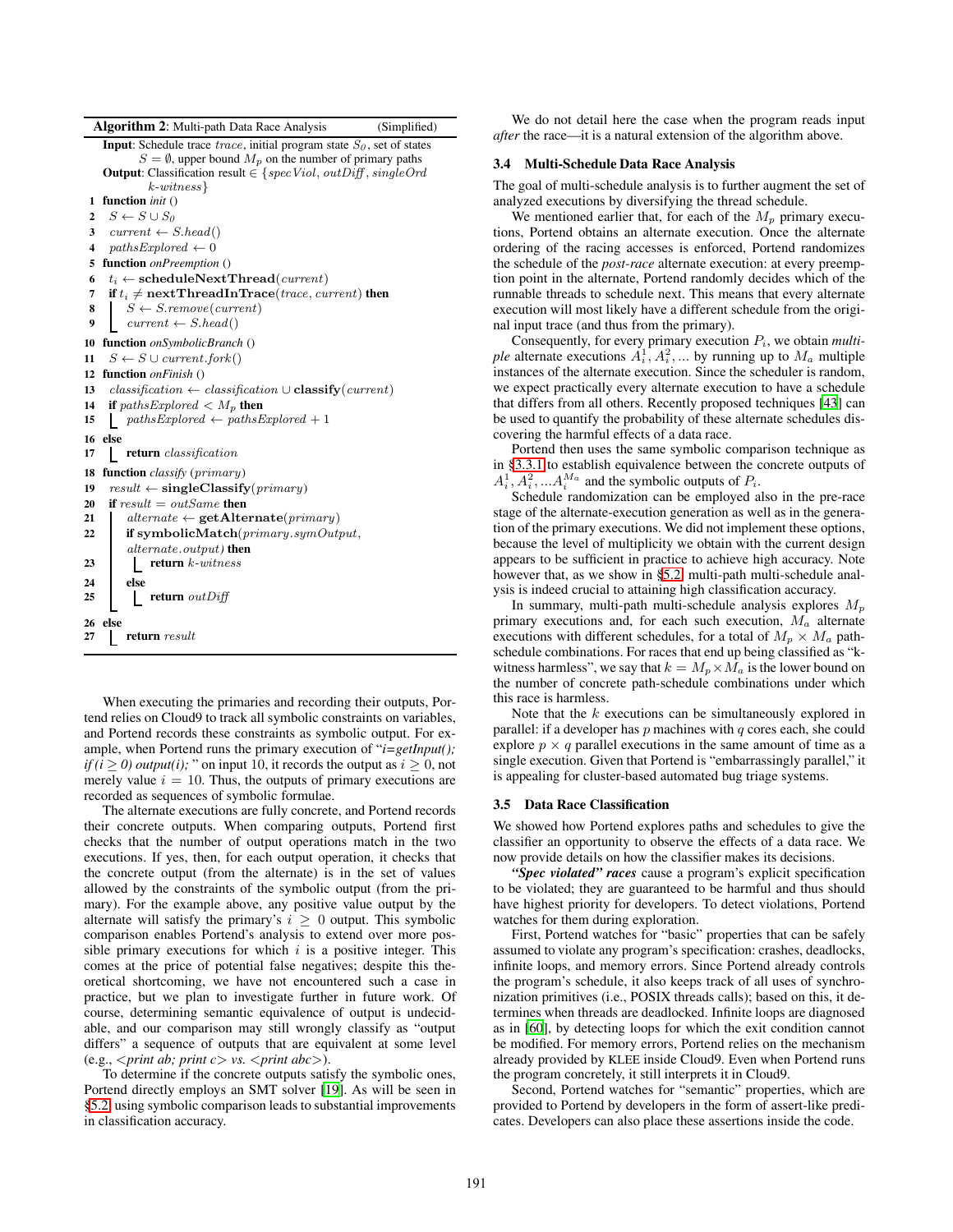Whenever an alternate execution violates a basic or a semantic property (even though the primary may not), Portend classifies the corresponding race as "spec violated".

*"Output differs" races* cause a program's output to depend on the ordering of the racing accesses. As explained in [§2.1,](#page-1-1) a difference between the post-race memory or register states of the primary and the alternate is not necessarily indicative of a harmful race (e.g., the difference may just be due to dynamic memory allocation). Instead, Portend compares the outputs of the primary and the alternate, and it does so symbolically, as described earlier. In case of a mismatch, Portend classifies the race as "output differs" and gives the developer detailed information to decide whether the difference is harmful or not.

 $\mathbf{W}$ -witness harmless" races: If, for every primary execution  $P_i$ , the outputs of alternate executions  $A_i^1, A_i^2, ... A_i^{M_a}$  satisfy  $P_i$ 's output constraints, then Portend classifies the race as "k-witness harmless", where  $k = M_p \times M_a$ , because there exist k executions witnessing the conjectured harmlessness. The value of  $k$  is often an underestimate of the number of different executions for which the race is guaranteed to be harmless; as suggested earlier in [§2.3,](#page-1-3) symbolic execution can even reason about a virtually infinite number of executions.

Theoretical insights into how  $k$  relates to the confidence a developer can have that a "k-witness harmless" race will not cause harm in practice are beyond the scope of this paper. One can think of  $k$ in ways similar to code coverage in testing: 80% coverage is better than 60%, but does not exactly predict the likelihood of bugs not being present. For all our experiments,  $k = 5$  was shown to be sufficient for achieving 99% accuracy. We consider "k-witness harmless" analyses to be an intriguing topic for future work, in a line of research akin to [\[43](#page-13-22)]. Note that Portend explores many more executions before finding the required  $k$  path-schedule combinations that match the trace, but the paths that do not match the trace are pruned early during the analysis.

*"Single ordering" races* are harmless races, because only one ordering of the racing accesses is possible. One might even argue they are not races at all. Yet, dynamic data race detectors are not aware of the implicit happens-before relationship and do report a race.

When Portend cannot enforce an alternate interleaving in the single-pre/single-post phase, this can either be due to ad-hoc synchronization that prevents the alternate ordering, or other thread in question cannot make progress due to a deadlock or an infinite loop. If none of the previously described infinite-loop and deadlock detection mechanisms trigger, Portend simply waits for a configurable amount of time and, upon timeout, classifies the race as "single ordering." Note that it is possible to improve this design with a heuristic-based static analysis that directly identifies ad-hoc synchronization [\[55](#page-13-8), [60\]](#page-13-13).

#### <span id="page-7-2"></span>3.6 Portend's Debugging Aid Output

To help developers decide what to do about an "output differs" race, Portend dumps the output values and the program locations where the output differs. Portend also aims to help in fixing harmful races by providing for each race two items: a textual report and a pair of execution traces that evidence the effects of the race and can be played back in a debugger, using Portend's runtime replay environment. A simplified report is shown in Fig. [6.](#page-7-3)

In the case of an "output differs" race, Portend reports the stack traces of system calls where the program produced different output, as well as the differing outputs. This simplifies the debugging effort (e.g., if the difference occurs while printing a debug message, the race could be classified as benign with no further analysis).

```
Data Race during access to: 0x2860b30
current thread id: 3: READ
racing thread id: 0: WRITE
Current thread at:
  /home/eval/pbzip/pbzip2.cpp:702
Previous at:
  /home/eval/pbzip/pbzip2.cpp:389
size of the accessed field: 4 offset: 0
```
<span id="page-7-3"></span>Figure 6. Example debugging aid report for Portend.

## <span id="page-7-0"></span>4. Implementation

The current Portend prototype consists of approximately 8 KLOC of C++ code, incorporating the various analyses described earlier and modifications to the underlying symbolic execution engine. The four shaded components in Fig. [2](#page-2-2) were developed from scratch as part of Portend: the dynamic data race detector, the analysis and classification engine, the record-replay engine, and the deadlock detector.

Portend works on programs compiled to LLVM [\[33](#page-13-10)] bitcode and can run C/C++ programs for which there exists a sufficiently complete symbolic POSIX environment [\[6\]](#page-12-3). We have tested it on C programs as well as C++ programs that do not link to libstdc++; this latter limitation results from the fact that an implementation of a standard C++ library for LLVM is in progress, but not yet available [\[12\]](#page-12-5). Portend uses Cloud9 [\[6\]](#page-12-3) to interpret and symbolically execute LLVM bitcode; we suspect any path exploration tool will do (e.g., CUTE [\[52](#page-13-23)], SAGE [\[22\]](#page-13-24)), as long as it supports multi-threaded programs.

Portend intercepts various system calls, such as *write*, under the assumption that they are the primary means by which a program communicates changes in its state to the environment. A separate Portend module is responsible for keeping track of symbolic outputs in the form of constraints, as well as of concrete outputs. Portend hashes program outputs (when they are concrete) and can either maintain hashes of all concrete outputs or compute a hash chain of all outputs to derive a single hash code per execution. This way, Portend can deal with programs that have a large amount of output.

Portend clusters the data races it detects, in order to filter out similar races; the clustering criterion is whether the racing accesses are made to the same shared memory location by the same threads, and the stack traces of the accesses are the same. Portend provides developers with a single representative data race from each cluster.

The timeout used in discovering ad-hoc synchronization is conservatively defined as 5 times what it took Portend to replay the primary execution, assuming that reversing the access sequence of the racing accesses should not cause the program to run for longer than that.

In order to run multi-threaded programs in Portend, we extended the POSIX threads support found in Cloud9 to cover almost the entire POSIX threads API, including barriers, mutexes and condition variables, as well as thread-local storage. Portend intercepts calls into the POSIX threads library to maintain the necessary internal data structures (e.g., to detect data races and deadlocks) and to control thread scheduling.

## <span id="page-7-1"></span>5. Evaluation

In this section, we answer the following questions: Is Portend effective in telling developers which races are true bugs and in helping them fix buggy races ([§5.1\)](#page-8-1)? How accurately does it classify race reports into the four categories of races ([§5.2\)](#page-8-0)? How long does classification take, and how does it scale ([§5.3\)](#page-9-0)? How does Portend compare to the state of the art in race classification ([§5.4\)](#page-10-0)?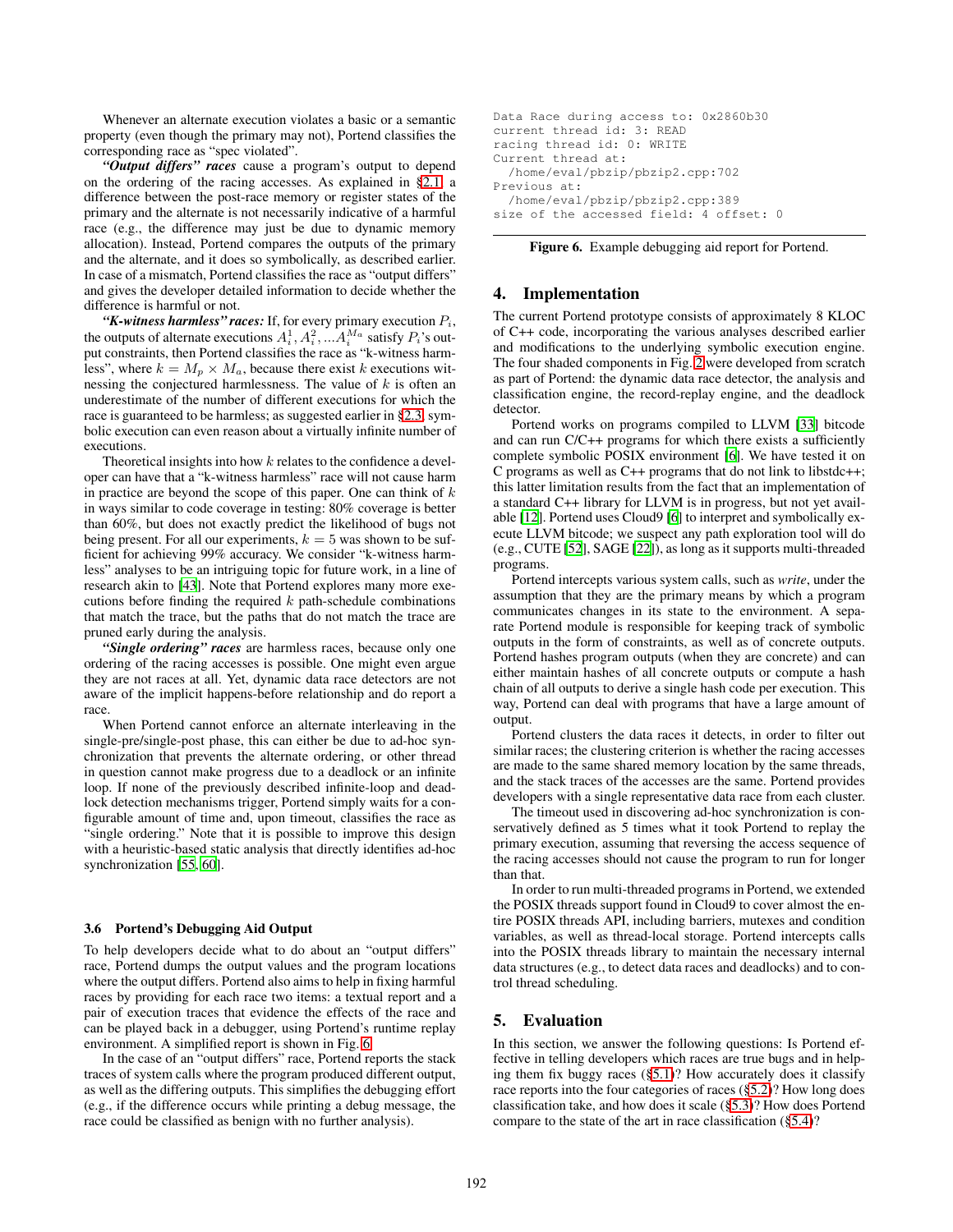To answer these questions, we apply Portend to 7 applications: SQLite, an embedded database engine (used, for example, by Firefox, iOS, Chrome, and Android), that is considered highly reliable, with 100% branch coverage [\[53](#page-13-25)]; Pbzip2, a parallel implementation of the widely used bzip2 file compressor [\[20](#page-13-26)]; Memcached [\[16\]](#page-13-27), a distributed memory object cache system (used, for example, by services such as Flickr, Twitter and Craigslist); Ctrace [\[39\]](#page-13-19), a multi-threaded debug library; Bbuf [\[61\]](#page-13-28), a shared buffer implementation with a configurable number of producers and consumers; Fmm, an n-body simulator from the popular SPLASH2 benchmark suite [\[59](#page-13-29)]; and Ocean, a simulator of eddy currents in oceans, from SPLASH2.

Portend classifies with 99% accuracy the 93 known data races we found in these programs, with no human intervention, in under 5 minutes per race on average. It took us one person-month to manually confirm that the races deemed harmless by Portend were indeed harmless—this is typical of how long it takes to classify races in the absence of an automated tool [\[23](#page-13-6)] and illustrates the benefits of Portend-style automation. For the deemed-harmful races, we confirmed classification accuracy in a few minutes by using the replayable debug information provided by Portend.

We additionally evaluate Portend on homegrown micro-benchmarks that capture most classes of harmless races [\[30,](#page-13-9) [45](#page-13-0)]: "redundant writes" (RW), where racing threads write the same value to a shared variable, "disjoint bit manipulation" (DBM), where disjoint bits of a bit-field are modified by racing threads, "all values valid" (AVV), where the racing threads write different values that are nevertheless all valid, and "double checked locking" (DCL), a method used to reduce the locking overhead by first testing the locking criterion without actually acquiring a lock. Table [1](#page-8-2) summarizes the properties of our 11 experimental targets.

| Program         | Size (LOC) | Language  | # Forked threads |
|-----------------|------------|-----------|------------------|
| SOLite 3.3.0    | 113,326    | ⊂         | $\mathfrak{D}$   |
| ocean 2.0       | 11,665     | С         | 2                |
| fmm 2.0         | 11,545     | C         | 3                |
| memcached 1.4.5 | 8,300      | $\subset$ | 8                |
| pbzip22.1.1     | 6,686      | $C++$     |                  |
| ctrace 1.2      | 886        | C         | 3                |
| bbuf $1.0$      | 261        | C         | 8                |
| <b>AVV</b>      | 49         | $C++$     | 3                |
| DCL             | 45         | $C++$     | 5                |
| <b>DBM</b>      | 45         | $C++$     | 3                |
| RW              | 42         | $C++$     | ٩                |

<span id="page-8-2"></span>Table 1. Programs analyzed with Portend. Source lines of code are measured with the cloc utility.

We ran Portend on several other systems (e.g., HawkNL, pfscan, swarm, fft), but no races were found in those programs with the test cases we ran, so we do not include them here. For all experiments, the Portend parameters were set to  $M_p = 5$ ,  $M_a = 2$ , and the number of symbolic inputs to 2. We found these numbers to be sufficient to achieve high accuracy in a reasonable amount of time. To validate Portend's results, we used manual investigation, analyzed developer change logs, and consulted with the applications' developers when possible. All experiments were run on a 2.4 GHz Intel Core 2 Duo E6600 CPU with 4 GB of RAM running Ubuntu Linux 10.04 with kernel version 2.6.33. The reported numbers are averages over 10 experiments.

#### <span id="page-8-1"></span>5.1 Effectiveness

Of the 93 distinct races detected in 7 real-world applications, Portend classified 5 as definitely harmful by watching for "basic" properties (Table [2\)](#page-8-3): one hangs the program and four crash it.

| Program                    | Total #  | # of "Spec violated" races |       |                 |  |
|----------------------------|----------|----------------------------|-------|-----------------|--|
|                            | of races | <b>Deadlock</b>            | Crash | <b>Semantic</b> |  |
| SQLite<br>pbzip2<br>ctrace |          |                            |       |                 |  |
|                            | 31       |                            |       |                 |  |
|                            | 15       |                            |       |                 |  |
| fmm                        | 13       |                            |       |                 |  |
| memcached                  | 18       |                            |       |                 |  |

<span id="page-8-3"></span>Table 2. "Spec violated" races and their consequences.

To illustrate the checking for "high level" semantic properties, we instructed Portend to verify that all timestamps used in fmm are positive. This caused it to identify the 6th "harmful" race in Table [2;](#page-8-3) without this semantic check, this race turns out to be harmless, as the negative timestamp is eventually overwritten.

To illustrate a "what-if analysis" scenario, we turned an arbitrary synchronization operation in the memcached binary into a noop, and then used Portend to explore the question of whether it is safe to remove that particular synchronization point (e.g., we may be interested in reducing lock contention). Removing this synchronization induces a race in memcached; Portend determined that the race could lead to a crash of the server for a particular interleaving, so it classified it as "spec violated".

Portend's main contribution is the classification of races. If one wanted to eliminate all harmful races from their code, they could use a static race detector (one that is complete, and, by necessity, prone to false positives) and then use Portend to classify these reports.

For every harmful race, Portend's comprehensive report and replayable traces (i.e., inputs and thread schedule) allowed us to confirm the harmfulness of the races within minutes. Portend's report includes the stack traces of the racing threads along with the address and size of the accessed memory field; in the case of a segmentation fault, the stack trace of the faulting instruction is provided as well—this information can help in automated bug clustering. According to developers' change logs and our own manual analysis, the races in Table [2](#page-8-3) are the only known harmful races in these applications.

#### <span id="page-8-0"></span>5.2 Accuracy and Precision

To evaluate Portend's accuracy and precision, we had it classify all 93 races in our target applications and micro-benchmarks. Table [3](#page-9-1) summarizes the results. The first two columns show the number of distinct races and the number of respective instances, i.e., the number of times those races manifested during race detection. The "spec violated" column includes all races from Table [2](#page-8-3) minus the semantic race in fmm and the race we introduced in memcached. In the "k-witness harmless" column we show for which races the post-race states differed vs. not.

By accuracy, we refer to the correctness of classification: the higher the accuracy, the higher the ratio of correct classification. Precision on the other hand, refers to the reproducibility of experimental results: the higher the precision, the higher the ratio with which experiments are repeated with the same results.

To determine accuracy, we manually classified each race and found that Portend had correctly classified 92 of the 93 races (99%) in our target applications: all except one of the races classified "kwitness harmless" by Portend are indeed harmless in an absolute sense, and all "single ordering" races indeed involve ad-hoc synchronization.

To measure precision, we ran 10 times the classification for each race. Portend consistently reported the same data set shown in Table [3,](#page-9-1) which indicates that, for these races and applications, it achieves full precision.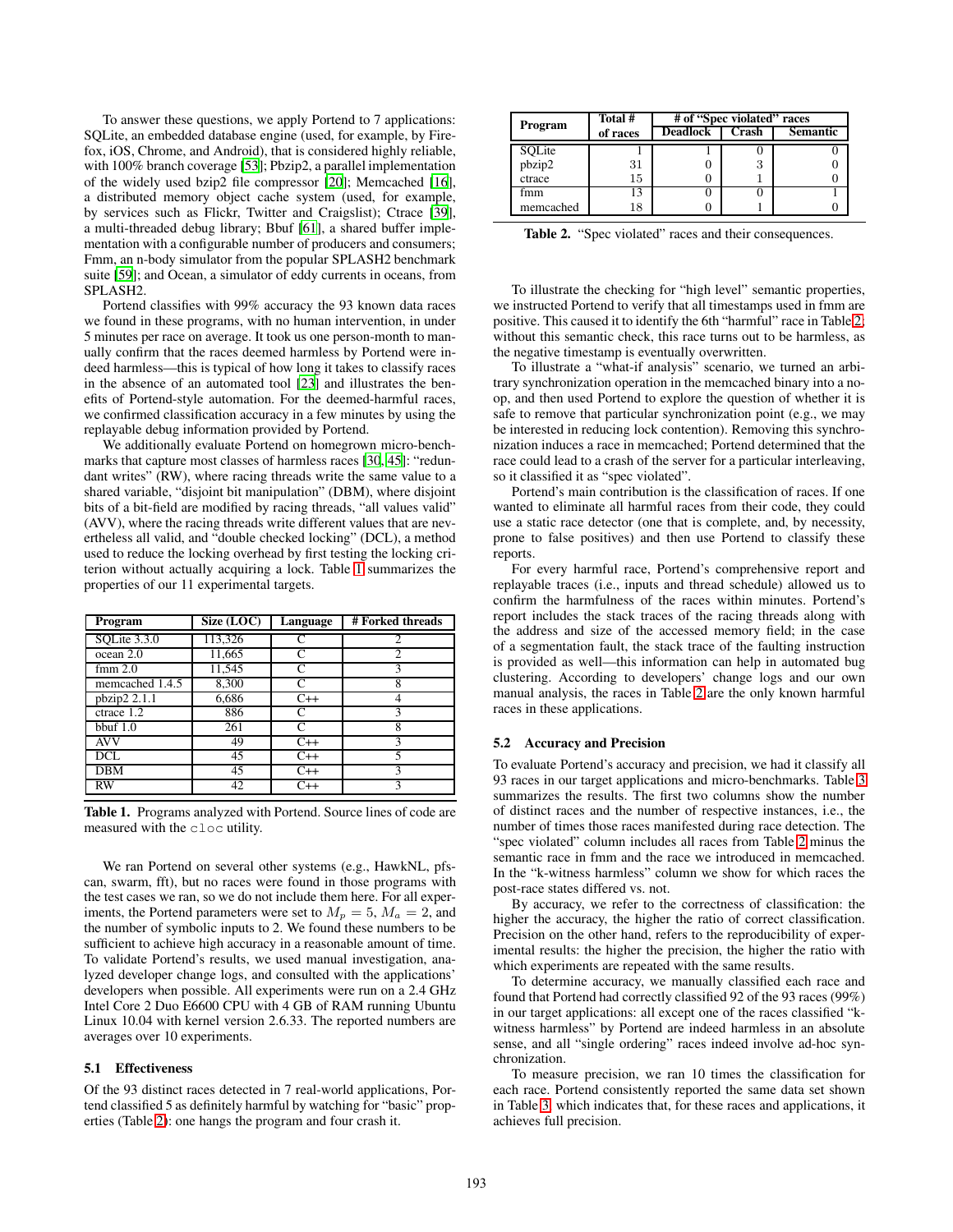|            |                       | Number of data races  |                      |                       |                           |               |                 |  |  |
|------------|-----------------------|-----------------------|----------------------|-----------------------|---------------------------|---------------|-----------------|--|--|
| Program    | <b>Distinct races</b> | <b>Race instances</b> | <b>Spec violated</b> | <b>Output differs</b> | <b>K-witness harmless</b> |               | Single ordering |  |  |
|            |                       |                       |                      |                       | states same               | states differ |                 |  |  |
| SQLite     |                       |                       |                      | $\mathbf 0$           | $\mathbf 0$               | $\Omega$      |                 |  |  |
| ocean      | 5                     | 14                    | $\overline{0}$       | $\overline{0}$        | $\theta$                  |               |                 |  |  |
| fmm        | 13                    | 517                   | $\overline{0}$       | $\overline{0}$        | $\theta$                  |               | 12              |  |  |
| memcached  | 18                    | 104                   | $\Omega$             | $\overline{2}$        | $\Omega$                  | $\Omega$      | 16              |  |  |
| pbzip2     | 31                    | 97                    | 3                    | 3                     | $\theta$                  | $\Omega$      | 25              |  |  |
| ctrace     | 15                    | 19                    | ٠                    | 10                    | $\Omega$                  | 4             |                 |  |  |
| bbuf       | 6                     | 6                     | $\theta$             | 6                     | $\Omega$                  | $\Omega$      |                 |  |  |
| <b>AVV</b> |                       |                       | $\Omega$             | $\Omega$              |                           |               |                 |  |  |
| <b>DCL</b> |                       |                       | $\Omega$             | $\theta$              |                           |               |                 |  |  |
| <b>DBM</b> |                       |                       | $\Omega$             | $\Omega$              |                           | $\Omega$      |                 |  |  |
| <b>RW</b>  |                       |                       | $\theta$             | $\overline{0}$        |                           | $\Omega$      | 0               |  |  |

<span id="page-9-1"></span>Table 3. Summary of Portend's classification results. We consider two races to be distinct if they involve different accesses to shared variables; the same race may be encountered multiple times during an execution—these two different aspects are captured by the *Distinct races* and *Race instances* columns, respectively. The last 5 columns classify the distinct races. The *states same/differ* columns show for how many races the primary and alternate states were different after the race, as computed by the Record/Replay Analyzer [\[45\]](#page-13-0).



<span id="page-9-2"></span>Figure 7. Breakdown of the contribution of each technique toward Portend's accuracy. We start from single-path analysis and enable one by one the other techniques: ad-hoc synchronization detection, multi-path analysis, and finally multi-schedule analysis.

As can be seen in the "k-witness harmless" column, for each and every one of the 7 real-world applications, a state difference (as used in [\[45](#page-13-0)]) does not correctly predict harmfulness, while our "k-witness harmless" analysis correctly predicts that the races are harmless with one exception.

This suggests that differencing of concrete state is a poor classification criterion for races in real-world applications with large memory states, but may be acceptable for simple benchmarks. This also supports our choice of using symbolic output comparison.

Multi-path multi-schedule exploration proved to be crucial for Portend's accuracy. Fig. [7](#page-9-2) shows the breakdown of the contribution of each technique used in Portend: ad-hoc synchronization detection, multi-path analysis, and multi-schedule analysis. In particular, for 16 out of 21 "output differs" races (6 in bbuf, 9 in ctrace, 1 in pbzip2) and for 1 "spec violated" race (in ctrace), single-path analysis revealed no difference in output; it was only multi-path multi-schedule exploration that revealed an output difference (9 races required multi-path analysis for classification, and 8 races required also multi-schedule analysis). Without multi-path multischedule analysis, it would have been impossible for Portend to accurately classify those races by just using the available test cases. Moreover, there is a high variance in the contribution of each technique for different programs, which means that none of these techniques alone would have achieved high accuracy for a broad range of programs.

We also wanted to evaluate Portend's ability to deal with false positives, i.e., false race reports. Race detectors, especially static



<span id="page-9-3"></span>Figure 8. Simplified examples for each race class from real systems. (a) and (b) are from ctrace, (c) is from memcached and (d) is from pbzip2. The arrows indicate the pair of racing accesses.

ones, may report false positives for a variety of reasons, depending on which technique they employ. To simulate an imperfect detector for our applications, we deliberately removed from Portend's race detector its awareness of mutex synchronizations. We then eliminated the races in our micro-benchmarks by introducing mutex synchronizations. When we re-ran Portend with the erroneous data race detector on the micro-benchmarks, all four were falsely reported as races by the detector, but Portend ultimately classified all of them as "single ordering". This suggests Portend is capable of properly handling false positives.

Fig. [8](#page-9-3) shows examples of real races for each category: (a) a "spec violated" race in which resources are freed twice, (b) a "kwitness harmless" race due to redundant writes, (c) an "output differs" race in which the schedule-sensitive value of the shared variable influences the output, and (d) a "single ordering" race showing ad-hoc synchronization implemented via busy wait.

#### <span id="page-9-0"></span>5.3 Performance (Time to Classify)

We evaluate the performance of Portend in terms of efficiency and scalability. Portend's performance is mostly relevant if it is to be used interactively, as a developer tool, and also if used for a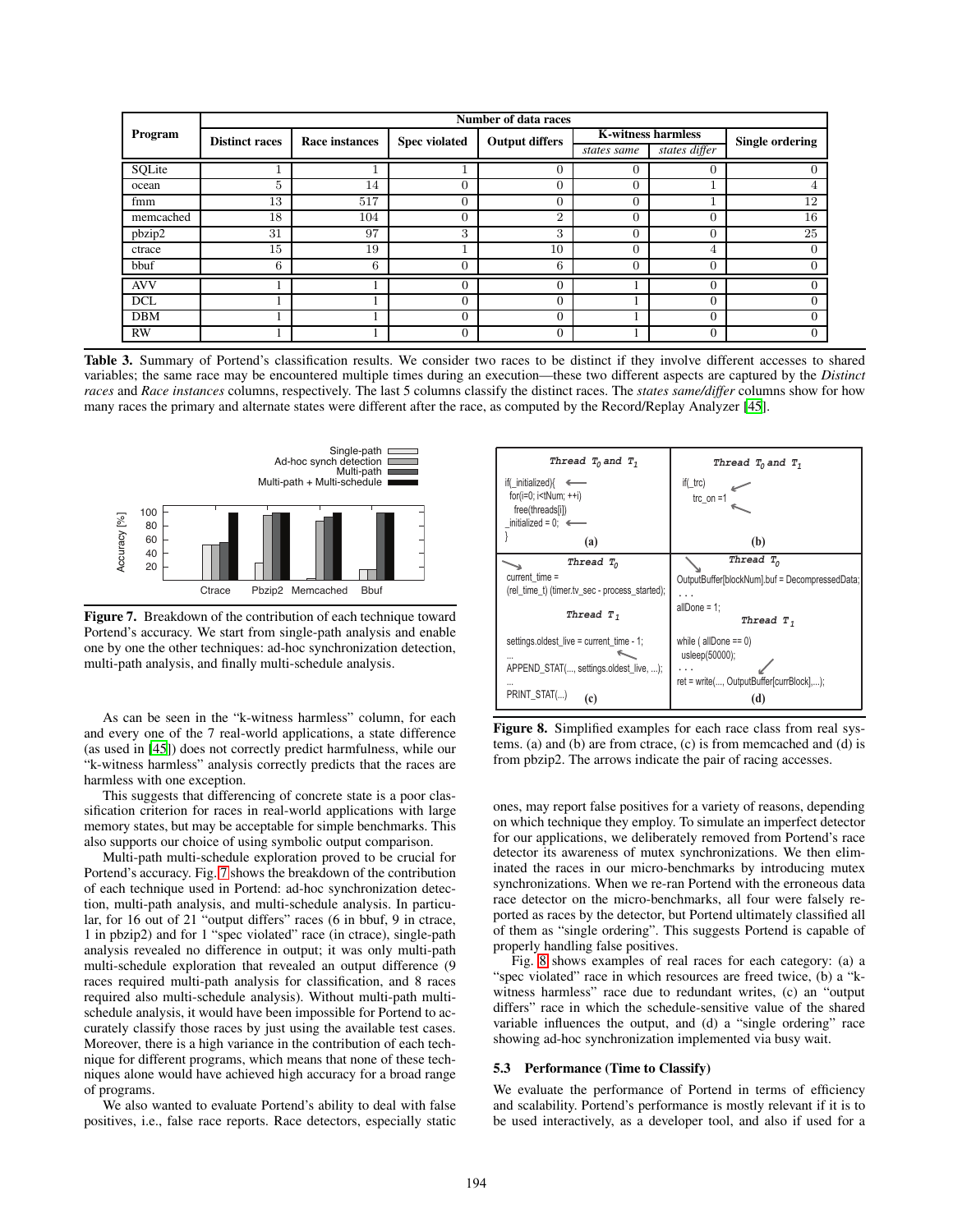

<span id="page-10-2"></span>Figure 9. Change in classification time with respect to number of preemptions and number of dependent branches for some of the races in Table [3.](#page-9-1) Each sample point is labeled with race id.

large scale bug triage tool, such as in Microsoft's Windows Error Reporting system [\[21](#page-13-30)].

We measure the time it takes Portend to classify the 93 races; Table [4](#page-10-1) summarizes the results. We find that Portend classifies all detected data races in a reasonable amount of time, the longest taking less than 11 minutes. For bbuf, ctrace, ocean and fmm, the slowest classification time is due to a race from the "k-witness harmless" category, since classification into this category requires multi-path multi-schedule analysis.

The second column reports the time it took Cloud9 to interpret the programs with concrete inputs. This provides a sense of the overhead incurred by Portend compared to regular LLVM interpretation in Cloud9. Both data race detection and classification are disabled when measuring baseline interpretation time. In summary, the overhead introduced by classification ranges from  $1.1 \times$  to 49.9 $\times$  over Cloud9.

In order to get a sense of how classification time scales with program characteristics, we measured it as a function of program size, number of preemption points, number of branches that depend (directly or indirectly) on symbolic inputs, and number of threads. We found that program size plays almost no role in classification time. Instead, the other three characteristics play an important role. We show in Fig. [9](#page-10-2) how classification time varies with the number of dependent branches and the number of preemptions in the schedule (which is roughly proportional to the number of preemption points and the number of threads). Each vertical bar corresponds to the classification time for the indicated data race. We see that, as the number of preemptions and branches increase, so does classification time.

| Program    | Cloud9 running | Portend classification time (sec) |        |            |  |
|------------|----------------|-----------------------------------|--------|------------|--|
|            | time (sec)     | Avg                               | Min    | <b>Max</b> |  |
| SOLite     | 3.10           | 4.20                              | 4.09   | 4.25       |  |
| ocean      | 19.64          | 60.02                             | 19.90  | 207.14     |  |
| fmm        | 24.87          | 64.45                             | 65.29  | 72.83      |  |
| memcached  | 73.87          | 645.99                            | 619.32 | 730.37     |  |
| pbzip2     | 15.30          | 360.72                            | 61.36  | 763.43     |  |
| ctrace     | 3.67           | 24.29                             | 5.54   | 41.08      |  |
| bbuf       | 1.81           | 4.47                              | 4.77   | 5.82       |  |
| <b>AVV</b> | 0.72           | 0.83                              | 0.78   | 1.02       |  |
| DCL        | 0.74           | 0.85                              | 0.83   | 0.89       |  |
| <b>DBM</b> | 0.72           | 0.81                              | 0.79   | 0.83       |  |
| RW         | 0.74           | 0.81                              | 0.81   | 0.82       |  |

<span id="page-10-1"></span>Table 4. Portend's classification time for the 93 races in Table [3.](#page-9-1)



<span id="page-10-3"></span>**Figure 10.** Portend's accuracy with increasing values of  $k$ .

We analyzed Portend's accuracy with increasing values of  $k$  and found that  $k = 5$  is sufficient to achieve overall 99% accuracy for all the programs in our evaluation. Fig. [10](#page-10-3) shows the results for Ctrace, Pbzip2, Memcached, and Bbuf. We therefore conclude that it is possible to achieve high classification accuracy with relatively small values of  $k$ .

#### <span id="page-10-0"></span>5.4 Comparison to State of the Art

We compare Portend to the Record/Replay-Analyzer technique [\[45\]](#page-13-0), Helgrind<sup>+</sup>'s technique [\[27](#page-13-7)], and Ad-Hoc-Detector [\[55\]](#page-13-8) in terms of the accuracy with which races are classified. We implemented the Record/Replay-Analyzer technique in Portend and compared accuracy empirically. For the ad-hoc synchronization detection techniques, since we do not have access to the implementations, we analytically derive the expected classification based on the published algorithms. We do not compare to RACEFUZZER [\[51\]](#page-13-31), because it is primarily a bug finding tool looking for harmful races that occur due to exceptions and memory errors; it therefore does not provide a fine-grain classification of races. Similarly, no comparison is provided to DataCollider [\[29\]](#page-13-4), since race classification in this tool is based on heuristics that pertain to races that we rarely encountered in our evaluation.

In Table [5](#page-10-4) we show the accuracy, relying on manual inspection as "ground truth". Record/Replay-Analyzer does not tolerate replay failures and classifies races that exhibit a post-race state mismatch as harmful (shown as specViol), causing it to have low accuracy (10%) for that class. When comparing to Helgrind<sup>+</sup> and Ad-Hoc-Detector, we conservatively assume that these tools incur no false positives when ad-hoc synchronization is present, even though this is unlikely, given that both tools rely on heuristics. This notwithstanding, both tools are focused on weeding out races due to ad-hoc synchronization, so they cannot properly classify the other races (36 out of 93). In contrast, Portend classifies a wider range of races with high accuracy.

|                  |      | outDiff          | singleOrd |
|------------------|------|------------------|-----------|
| 100%             | 100% | 100%             | 100%      |
|                  | 95%  | $0\%$            |           |
|                  |      | (not-classified) |           |
| $0\%$            |      |                  | $100\%$   |
| (not-classified) |      |                  |           |
| 100%             | 99%  | 99%              | 100%      |
|                  | 10%  |                  |           |

<span id="page-10-4"></span>Table 5. Accuracy for each approach and each classification category, applied to the 93 races in Table [3.](#page-9-1) "Not-classified" means that an approach cannot perform classification for a particular class.

The main advantage of Portend over Record/Replay-Analyzer is that it is immune to replay failures. In particular, for all the races classified by Portend as "single ordering", there was a replay divergence (that caused replay failures in Record/Replay-Analyzer), which would cause Record/Replay-Analyzer to classify the corresponding races as harmful despite them being harmless; this accounts for 57 of the 84 misclassifications. Note that even if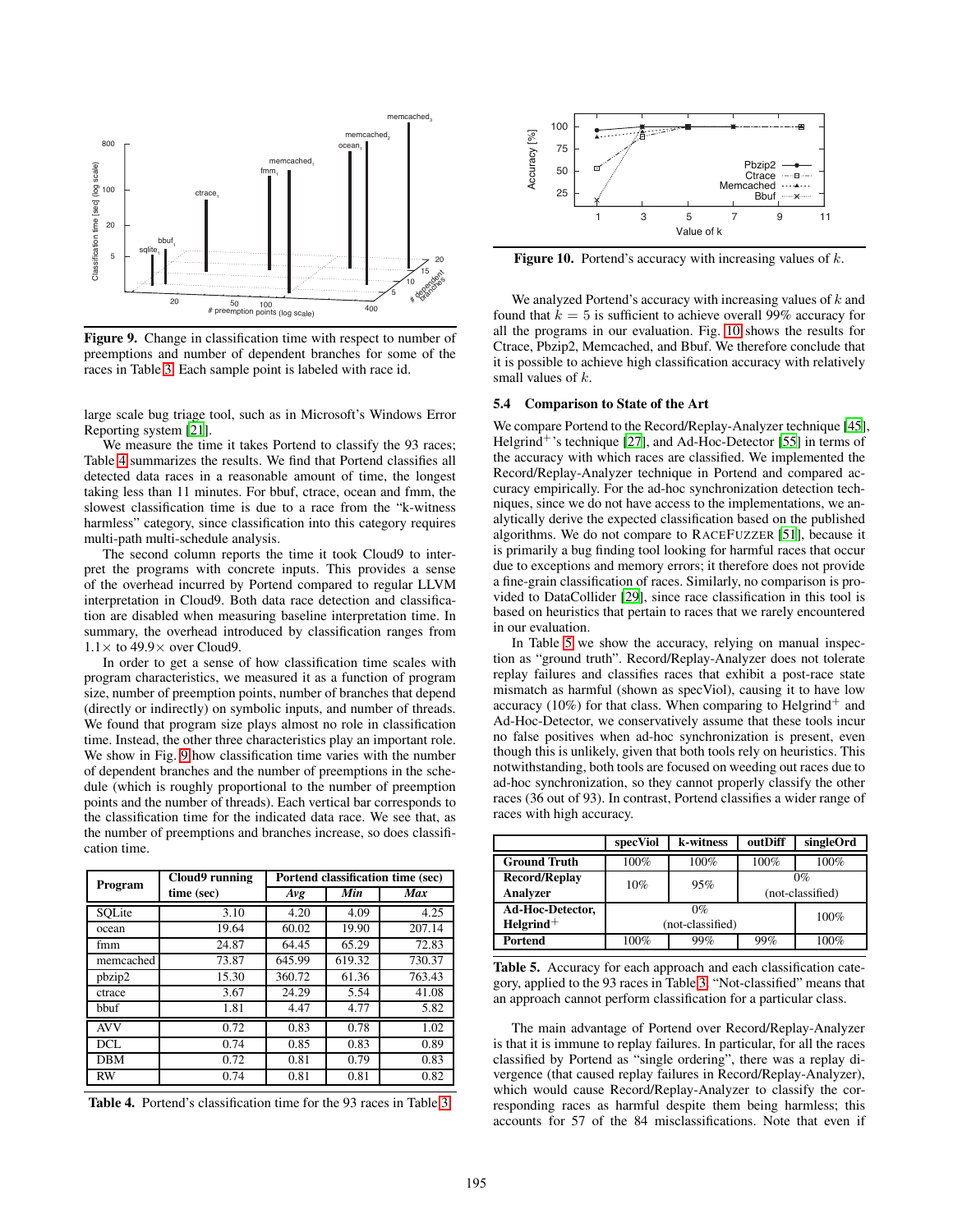Record/Replay-Analyzer were augmented with a phase that pruned "single ordering" races (57/93), it would still diverge on 32 of the remaining 36 races and classify them as "spec violated", whereas only 5 are actually "spec violated". Portend, on the other hand, correctly classifies 35/36 of those remaining races. Another advantage is that Portend classifies based on symbolic output comparison, not concrete state comparison.

We manually verified and, when possible, checked with developers that the races in the "k-witness harmless" category are indeed harmless. Except for one race, we concluded that developers intentionally left these races in their programs because they considered them harmless. These races match known patterns [\[29,](#page-13-4) [45\]](#page-13-0), such as redundant writes to shared variables (e.g., we found such patterns in Ctrace). However, for one race in Ocean, we confirmed that Portend did not figure out that the race belongs in the "output differs" category (the race can produce different output if a certain path in the code is followed, which depends indirectly on program input). Portend was not able to find this path even with  $k = 10$  after one hour. Manual investigation revealed that this path is hard to find because it requires a very specific and complex combination of inputs.

In summary, Portend is able to classify with 99% accuracy and full precision all the 93 races into four data race classes defined in [§2.3](#page-1-3) in under 5 minutes per race on average. Furthermore, Portend correctly identifies 6 serious harmful races. Compared to previously published race classification methods, Portend performs more accurate classification and is able to correctly classify up to 89% (83 out of 93) more data races than existing replay-based tools. Portend also correctly handles false positive race reports.

# <span id="page-11-0"></span>6. Discussion

In this section, we discuss Portend's usage model and limitations. Data Race Detection. Portend currently only handles data races with respect to the POSIX threads synchronization primitives thus not detecting data races that may occur inside synchronization primitives (as in [\[29\]](#page-13-4)). Detection is done on the LLVM bitcode, not x86 assembly; analyzing the program at this level shields Portend from the peculiarities of a specific CPU's ISA and memory consistency model, while at the same time being ignorant of features that may make code be correctly synchronized on a specific platform despite not using POSIX primitives.

Multi-processors and Memory Consistency. Portend works for multi-processors, however it can simulate only serializable schedules that assume sequential memory consistency [\[32\]](#page-13-32). In order to augment Portend with the capability to reason about weaker memory consistency models, two key aspects of such models need to be handled, namely the relaxation of write atomicity and program order modification [\[1\]](#page-12-6). In order to model the relaxation of the write atomicity requirement, it is possible to break non-atomic instructions into multiple LLVM instructions. Then, Portend would be able to generate currently missing schedules that stem from nonatomic operations. Modeling the modification of program order can be achieved using a technique similar to adversarial memory [\[17\]](#page-13-33). Adversarial memory maintains a history buffer of writes per shared memory location and, upon a read from that memory location, computes a subset of values that can be validly read under the constraints of a particular relaxed consistency model. Portend can use those different read values to explore more paths during multi-path multi-schedule analysis.

Language Memory Models. Several language specifications, such as Ada 83 [\[34\]](#page-13-34) and the new C  $[26]$  and C++  $[25]$  specifications, do not guarantee any semantics for programs that contain data races at the source level, essentially considering all such races to be harmful. In other words, the corresponding compilers are allowed to perform optimizations that break racy programs in arbitrary ways [\[4](#page-12-7)]. Nonetheless, races at assembly level are not disallowed by any specification (typically synchronization primitives are implemented with racy assembly code), and, more importantly, there is a plethora of software written with races at the source level. Since Portend operates on LLVM bitcode, it can classify both source-code-level races and LLVM bitcode-level races. Moreover, Portend can also correctly classify not-buggy-in-source races that the compiler (legitimately) turned into LLVM level buggy ones [\[4\]](#page-12-7). Single-Processor Scheduler. Most data race detectors use a single processor thread scheduler and Portend does too. Such a scheduler has the advantage that it simplifies the record/replay component and improves its performance: for example, Portend does not have to record the ordering of memory reads and writes in different threads, since they are naturally ordered by scheduling (a single thread at a time). The scheduler does not impact Portend's ability to detect races, but it may decrease the probability of exploring some atomicity violations [\[36](#page-13-35)] or thread interleavings that would occur on a multi-processor (and are specific to its memory model). This loss of coverage is compensated by the fact that, if, during the analysis, Portend detects a racing access, it will consider it as a possible preemption point. Moreover, Portend's multi-schedule analysis is more likely to uncover more interleavings than "single-pre/singlepost" analysis, thus increasing the thread schedule coverage.

Scalability of Symbolic Execution. Advances in improving the scalability of symbolic execution would help Portend explore more executions in the same amount of time, improving triaging accuracy. Since Portend is "embarrassingly parallel", performance could also be improved by running Portend in a cluster.

K-witness Harmless Races. It is theoretically undecidable to say if a race classified as "k-witness harmless" by Portend is indeed harmless unless *all* thread interleavings and *all* possible inputs were analyzed. However, as we found in our evaluation, in most cases, Portend produces highly accurate (but not perfect) verdicts in a reasonable amount of time.

We envision integrating Portend with an IDE to perform race classification in the background while the developer is modifying the code, in the spirit of automated software reliability services [\[10\]](#page-12-8). Portend would perform race classification and warn the developer that a race on the variable in question can have harmful effects, and should be protected. Test cases that are generated by Portend in the background can be integrated into a test suite for developers to validate their applications as part of regression tests.

Portend could also use reports from static race detectors [\[15](#page-12-0)] by feeding them to an execution synthesis tool like ESD [\[63](#page-13-36)], which can try to obtain the desired trace and then classify it with Portend. If ESD finds such an execution, it effectively confirms that the race is not a false positive, and Portend can automatically predict its consequences.

While analyzing a specific data race, Portend may also detect other unrelated races. This is a side effect of exploring various different thread schedules during classification. Portend automatically detects these new races, records their execution trace, and analyzes them subsequently, one after the other.

# <span id="page-11-1"></span>7. Related Work

Data race detection techniques can be broadly classified into two major categories: static data race detection [\[15,](#page-12-0) [58](#page-13-5)] and dynamic data race detection [\[49,](#page-13-14) [50](#page-13-16), [62\]](#page-13-37). Static data race detection attempts to detect races by reasoning about source code, and dynamic race detection discovers races by monitoring particular execution of a program. Dynamic data race detection can further be classified into three categories: (1) detection using the happens-before relationship [\[5](#page-12-9), [31](#page-13-17), [40,](#page-13-38) [42,](#page-13-39) [46,](#page-13-40) [48,](#page-13-41) [50\]](#page-13-16), (2) detection based on the lockset algorithm [\[49,](#page-13-14) [62](#page-13-37)], and (3) hybrid algorithms that combine these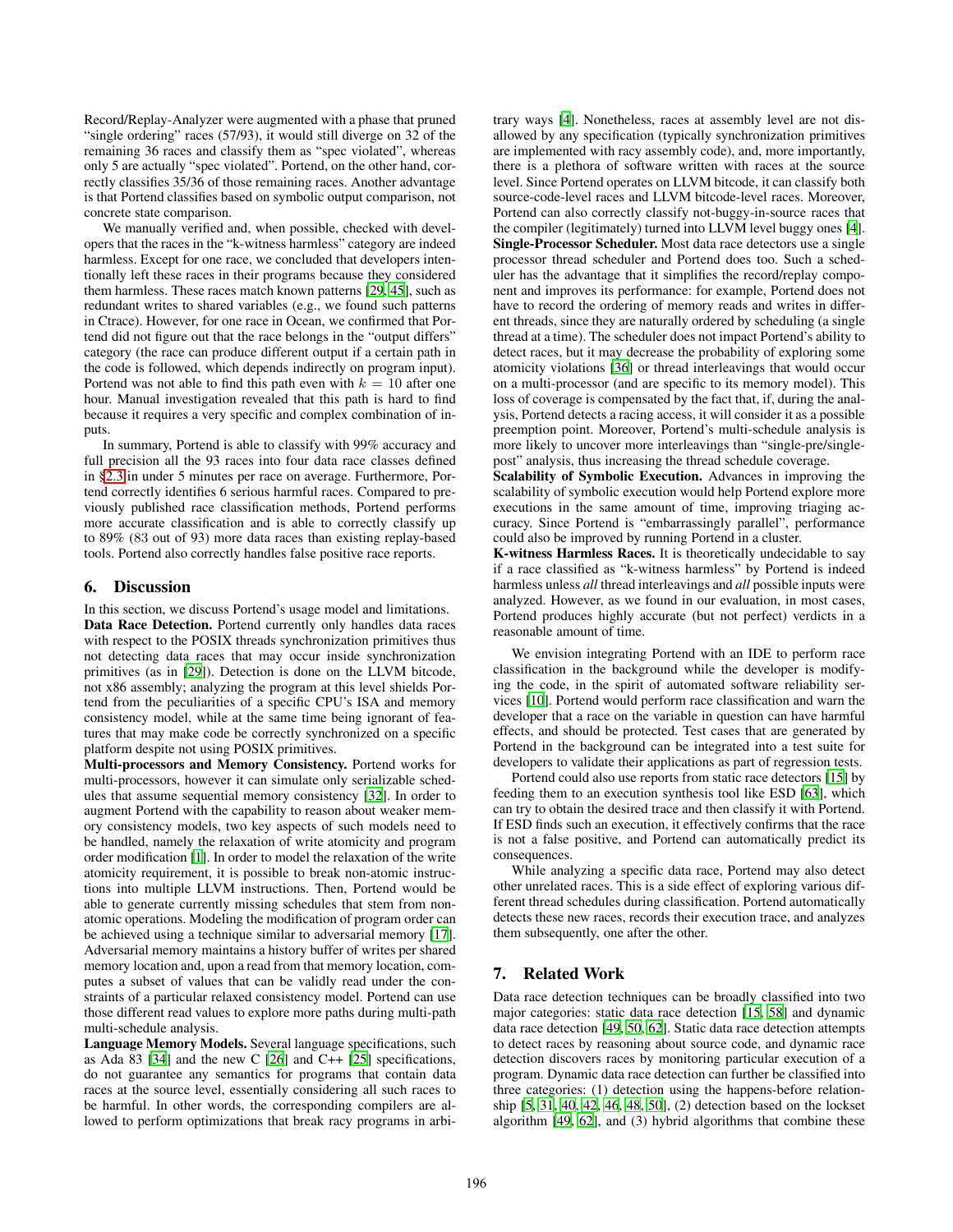two techniques [\[30,](#page-13-9) [47,](#page-13-15) [62](#page-13-37)]. Portend uses a happens-before algorithm.

Portend's race detector can benefit from various optimizations, such as hardware support [\[42](#page-13-39), [48\]](#page-13-41) that speeds up race detection, or sampling methods [\[5](#page-12-9), [38\]](#page-13-42) that reduce detection overhead.

Prior work on data race classification employs record/replay analysis [\[45\]](#page-13-0), heuristics [\[29\]](#page-13-4), detection of ad-hoc synchronization patterns [\[27](#page-13-7), [55](#page-13-8)] or simulation of the memory model [\[17\]](#page-13-33).

Record/replay analysis [\[45](#page-13-0)] records a program execution and tries to enforce a thread schedule in which the racing threads access a memory location in the reverse order of the original race. Then, it compares the contents of memory and registers, and uses a difference as and indication of potential harmfulness. Portend does not attempt an exact comparison, rather it symbolically compares outputs and explores multiple paths and schedules, all of which increase classification accuracy over replay-based analysis.

DataCollider [\[29\]](#page-13-4) uses heuristics to prune predefined classes of likely-to-be harmless data races, thus reporting fewer harmless races overall. Portend does not employ heuristics to classify races, but instead employs precise analysis of the possible consequences of the data race.

Helgrind<sup>+</sup> [\[27](#page-13-7)] and Ad-Hoc Detector [\[55\]](#page-13-8) eliminate race reports due to ad-hoc synchronization; Portend classifies such races as "single ordering". Detecting ad-hoc synchronizations or happens-before relationships that are generally not recognized by race detectors can help further prune harmless race reports, as demonstrated recently by ATDetector [\[28\]](#page-13-43).

Adversarial memory [\[17\]](#page-13-33) finds races that occur in systems with memory consistency models that are more relaxed than sequential consistency, such as the Java memory model [\[37](#page-13-44)]. This approach uses a memory that returns stale yet valid values for memory reads, in an attempt to crash target programs. This approach is useful for a race like DCL, which is harmless on x86 but can be harmful under weaker memory models. On the other hand, systems like Sober [\[7\]](#page-12-10) and Relaxer [\[8\]](#page-12-11) detect executions that do not obey sequential consistency under relaxed memory models while only exploring sequentially consistent executions. Either of these approaches can be used to enable Portend to reason about weaker memory consistency models.

RACEFUZZER [\[51](#page-13-31)] generates random schedules from a pair of racing accesses to determine whether the race is harmful. Therefore, RACEFUZZER performs multi-schedule analysis but not multi-path, and does so only with the goal of finding bugs, not classifying races. Portend uses multi-path analysis in addition to multi-schedule analysis to improve triage accuracy.

Output comparison was used by Pike to find concurrency bugs while fuzzing thread schedules [\[18\]](#page-13-45). Pike users can also write state summaries to expose latent semantic bugs that may not always manifest in the program output. If available, such state summaries could also be used in Portend.

Frost [\[57\]](#page-13-46) follows a similar approach to Record/Replay Analyzer and Pike in that it explores complementary schedules (similar to primary and alternate schedules in Portend) and detects and avoids potentially harmful races comparing the program states after following these schedules. This detection is based on state comparison and therefore is prone to false positives as shown in [§5.4.](#page-10-0) If used in conjunction with Portend, Frost could avoid provably harmful races.

Deterministic execution systems have recently gained popularity in academia [\[2](#page-12-12), [3,](#page-12-13) [13,](#page-12-14) [14](#page-12-15)]. Deterministic execution requires making the program merely a function of its inputs [\[56\]](#page-13-47). In order to achieve this in the general case, races must be eliminated from programs, which leads to high overhead. Combined with Portend, it may be possible to relax determinism guarantees and eliminate races that really matter from the point of view of a developer or user, and make deterministic execution more practical.

## <span id="page-12-2"></span>8. Conclusion

This paper presents the first technique for triaging data races based on their potential consequences through an analysis that is both multi-path and multi-schedule. Triaging is done based on a new four-category data race classification scheme. Portend, an embodiment of our proposed technique, detected and classified 93 different data races in 7 real-world applications with 99% accuracy and full precision, with no human effort.

## Acknowledgments

We thank the anonymous reviewers for providing insightful feedback and suggesting paths for future research. We thank Katerina Argyraki, Ryan Johnson, Olivier Crameri, Christopher Ming-Yee Iu, Sotiria Fytraki, and all our DSLAB colleagues for helping us improve this paper. We thank Microsoft for supporting Cristian Zamfir through an ICES grant.

## References

- <span id="page-12-6"></span>[1] S. V. Adve and K. Gharachorloo. Shared memory consistency models: A tutorial. *IEEE Computer*, 1996.
- <span id="page-12-12"></span>[2] A. Aviram, S.-C. Weng, S. Hu, and B. Ford. Efficient system-enforced deterministic parallelism. In *Symp. on Operating Sys. Design and Implem.*, 2010.
- <span id="page-12-13"></span>[3] T. Bergan, O. Anderson, J. Devietti, L. Ceze, and D. Grossman, Core-Det: a compiler and runtime system for deterministic multithreaded execution. In *Intl. Conf. on Architectural Support for Programming Languages and Operating Systems*, 2010.
- <span id="page-12-7"></span>[4] H.-J. Boehm. How to miscompile programs with "benign" data races. In *USENIX Workshop on Hot Topics in Parallelism*, 2011.
- <span id="page-12-9"></span>[5] M. D. Bond, K. E. Coons, and K. S. McKinley. PACER: proportional detection of data races. In *Conf. on Programming Language Design and Implem.*, 2010.
- <span id="page-12-3"></span>[6] S. Bucur, V. Ureche, C. Zamfir, and G. Candea. Parallel symbolic execution for automated real-world software testing. In *ACM EuroSys European Conf. on Computer Systems*, 2011.
- <span id="page-12-10"></span>[7] S. Burckhardt and M. Musuvathi. Effective program verification for relaxed memory models. In *Intl. Conf. on Computer Aided Verification*, 2008.
- <span id="page-12-11"></span>[8] J. Burnim, K. Sen, and C. Stergiou. Testing concurrent programs on relaxed memory models. In *Intl. Symp. on Software Testing and Analysis*, 2011.
- <span id="page-12-4"></span>[9] C. Cadar, D. Dunbar, and D. R. Engler. KLEE: Unassisted and automatic generation of high-coverage tests for complex systems programs. In *Symp. on Operating Sys. Design and Implem.*, 2008.
- <span id="page-12-8"></span>[10] G. Candea, S. Bucur, V. Chipounov, V. Kuznetsov, and C. Zamfir. Automated software reliability services: Using reliability tools should be as easy as webmail. Symp. on Operating Sys. Design and Implem., 2010. Research Vision Session.
- <span id="page-12-1"></span>[11] V. Chipounov and G. Candea. Enabling sophisticated analyses of x86 binaries with RevGen. In *Intl. Conf. on Dependable Systems and Networks*, 2011.
- <span id="page-12-5"></span>[12] Chris Lattner. libc++.<http://libcxx.llvm.org/> .
- <span id="page-12-14"></span>[13] H. Cui, J. Wu, C. che Tsai, and J. Yang. Stable deterministic multithreading through schedule memoization. In *Symp. on Operating Sys. Design and Implem.*, 2010.
- <span id="page-12-15"></span>[14] J. Devietti, B. Lucia, L. Ceze, and M. Oskin. DMP: deterministic shared memory multiprocessing. In *Intl. Conf. on Architectural Support for Programming Languages and Operating Systems*, 2009.
- <span id="page-12-0"></span>[15] D. Engler and K. Ashcraft. RacerX: Effective, static detection of race conditions and deadlocks. In *Symp. on Operating Systems Principles*, 2003.